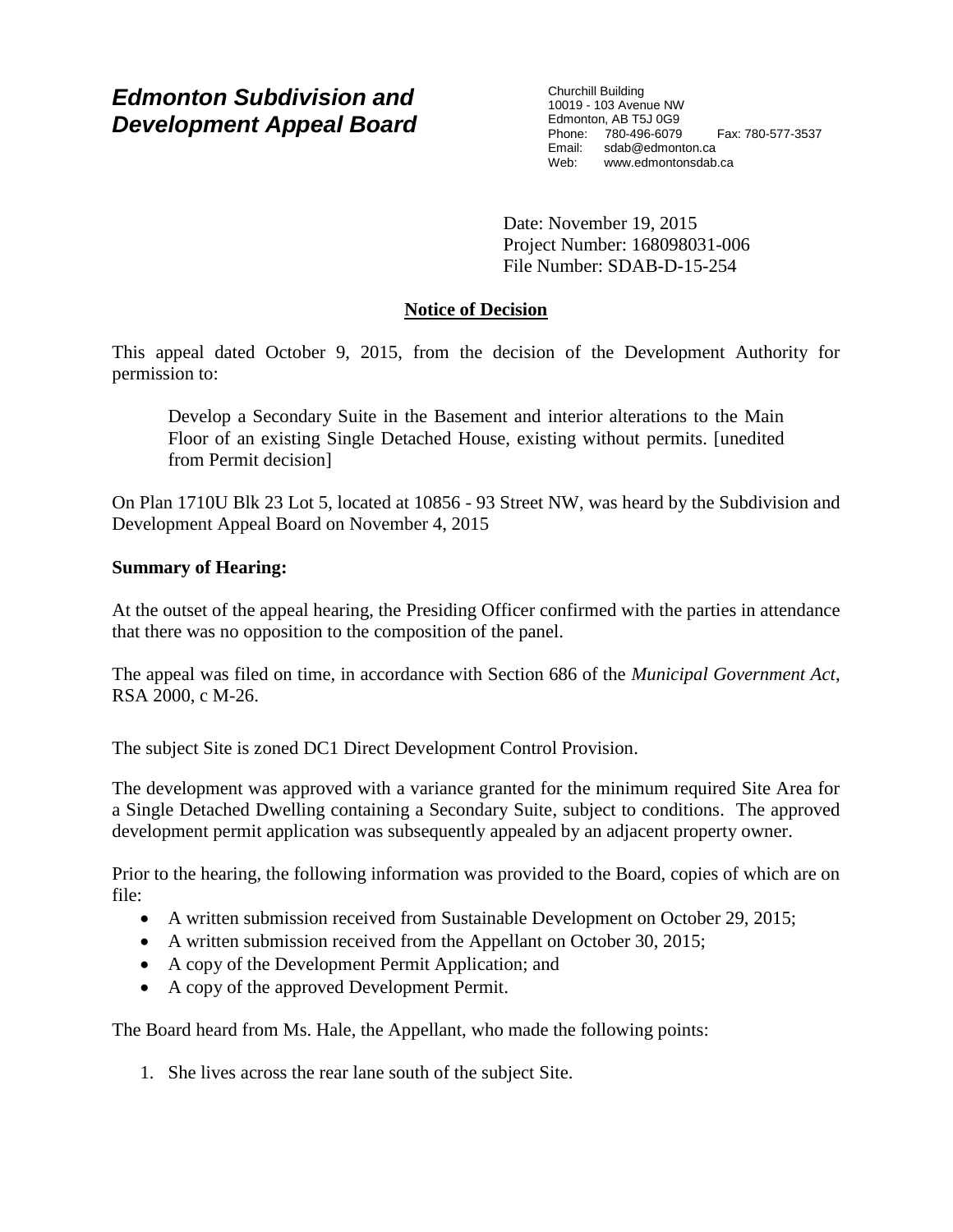- 2. There are two broad areas to address in this appeal:
	- a. Variance to the Site Area the Area Redevelopment Plan ("ARP") states that the proposed development must be consistent with other developments; and
	- b. The area is for Family Oriented Housing, so the proposed development should not negatively impact neighbouring property owners.
- 3. In her opinion, the only allowable Use for the subject Site is for a Single Family Dwelling.
- 4. She referred to Section 641(4)(b) of the *Municipal Government Act*, which states:

Despite section 685, if a decision with respect to a development permit application in respect of a direct control district… is made by a development authority, the appeal is limited to whether the development authority followed the directions of council, and if the subdivision and development appeal board finds that the development authority did not follow the directions it may, in accordance with the directions, substitute its decision for the development authority's decision.

- 5. She referred to Section 710 of the Direct Development Control Provision (DC1) and stated that the purpose of this Provision is to provide for detailed, sensitive control of the use, development, siting and design of buildings and disturbance of land where this is necessary to preserve or enhance areas of unique character as identified in the ARP.
- 6. In her opinion, this area has a unique character.
- 7. The reference in the DC1 to the ARP is a directive of City Council that should be followed. The objectives of the ARP are clear and must be applied contextually.
- 8. In her opinion, the Development Authority must go beyond a paper review when making a decision regarding properties in this ARP, and the ARP must be given broad deference.
- 9. The ARP is separated into Sub Areas and this neighbourhood is a unique sub area.
- 10. There are many new Canadians living in this area and others who have mental health issues and drug issues.
- 11. Individuals are forced to live in this area because of economic reasons, which slum landlords thrive on.
- 12. Due to economic factors, these individuals live in substandard housing.
- 13. City Council drafted the ARP to address these issues.
- 14. She purchased her property and built a new infill development next to the subject Site.
- 15. There is a Group Home on the other side of her property, which she was aware of before she purchased.
- 16. She is passionate and committed to the community and the mandates of the ARP.
- 17. In her opinion, the proposed studio basement suite does not promote family-oriented housing.
- 18. Family Oriented Dwelling is defined in the *Edmonton Zoning Bylaw* to mean, in part, "a Dwelling suitable as a residence for a Household with children" and should have a minimum of two bedrooms. The proposed development does not fall within this definition.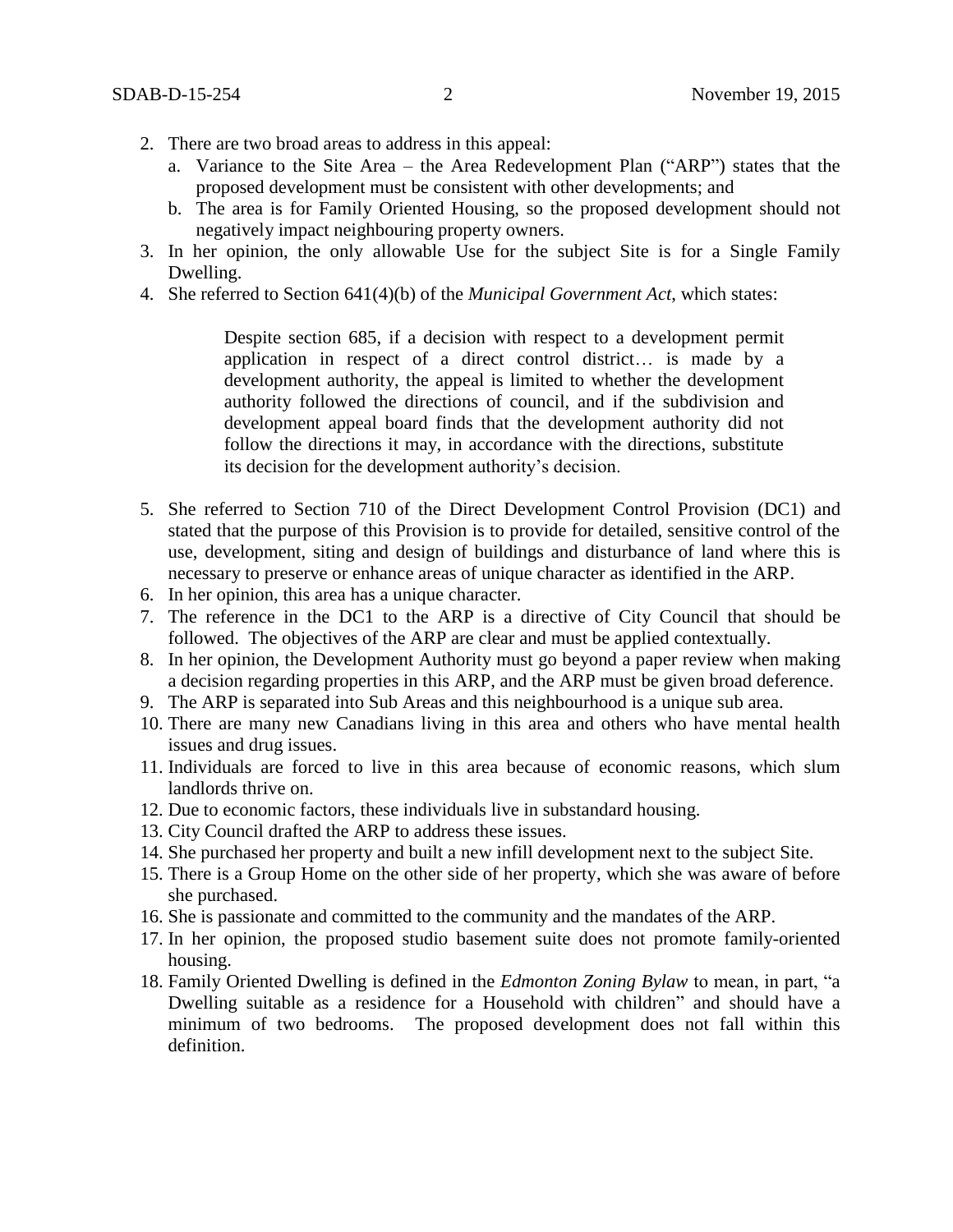- 19. Basement suites are not family-oriented developments. Daycares, convenience stores, or day homes are family oriented.
- 20. She referred to TAB 3, Page SDAB 11 of her submission, which referenced Chapter 1.1 of the ARP: "Problems facing these neighbourhoods include housing that is crowded and in poor condition".
- 21. She referred to TAB 3, Page SDAB 13 of her submission, which referenced Chapter 2.1 of the ARP:

The Edmonton Inner City Housing Need and Demand Study (May 1990) found that over 1,000 household in Boyle Street and McCauley lived in inadequate rooming house conditions; that between 250 and 500 households were living in crowded or potentially substandard physical conditions; and, that more than 1,000 low-income households spent over 30 percent of their income on housing.

- 22. She referred to TAB 3, Pages SDAB 14 to 17 of her submission, which contained sections of the ARP dealing with initiatives to conserve existing housing, promote new housing construction, and encourage a broad mix of housing.
- 23. In her opinion, the proposed development does not meet basic health, safety, and building standards.
- 24. She referenced TAB 4, Page SDAB 53 of her submission, which was an order from Alberta Health Services with respect to the subject Site that reads: "No occupancy to be allowed in basement due to ceiling height."
- 25. She referenced TAB 4, Page SDAB 41 of her submission, which was an order from Alberta Health Services regarding the subject Site that reads: "Basement bedroom window (by bed) was  $11x25$ " openable area. No bars on window. Window was not acceptable for emergency egress."
- 26. The proposed development does not have any smoke alarms, which does not meet the minimum safety requirements.
- 27. The existing Dwelling cannot be brought up to the current standards, and it is not being used as a Single Family Dwelling as there are three adults and six children living in the Dwelling.
- 28. The proposed plans show that there is no kitchen on the first floor, the Dwelling has two living rooms, there are two bedrooms on the second floor, the basement is occupied, and the attic is occupied. In her opinion, this is not considered a Single Family Dwelling.
- 29. In the past, occupants of the Dwelling have plugged an extension cord into her garage for electricity and have used her outside water tap because the Dwelling did not have utilities.
- 30. She referred to TAB 5, Page SDAB 57 of her submission, which was a Violation Notice from Sustainable Development regarding the subject Site that reads: "I have inspected your property and found that a Lodging House is in operation… Discontinue the use by June 29, 2015 and revert the construction back to the original approved state, which is a Single Detached House."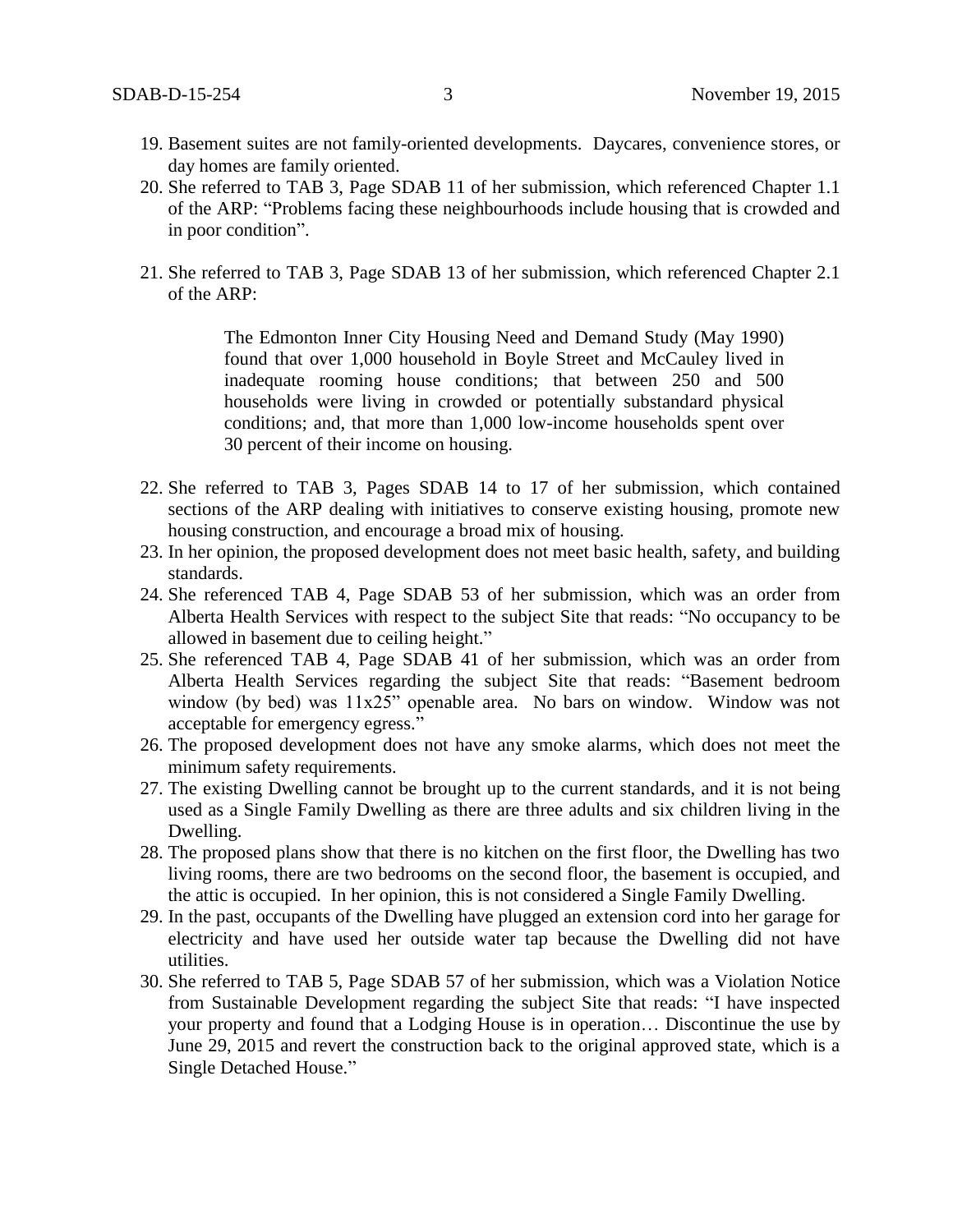- 31. She referred to TAB 6, Page SDAB 106 of her submission, a real estate listing stating that the property had multiple suites. In her opinion, this confirms the intended Use of the property is not a Single Family Dwelling.
- 32. She referred to TAB 3, Page SDAB 26 of her submission, which provides the entirety of DC1 (Area 6) – McCauley Direct Development Control Provision. Section 8.4.17.4(i)(vii) of this Provision states: "Secondary Suites shall be developed in accordance with Section 86 of the Zoning Bylaw."
- 33. She referred to TAB 3, Page SDAB 27, which referenced Section 8.4.17.4(l) of the DC1 (Area 6) – McCauley Direct Development Control Provision, which states:

Development in this provision shall be evaluated with respect to compliance with the General Development Regulations and Special Land Use Provisions contained in Sections 40 to 97 inclusive, of the Zoning Bylaw.

34. Section 8.4.17.4(m) of the Provision further states

The Development Officer may grant relaxations to Sections 40 through 97 of the Zoning Bylaw and the regulations of this Provision, if in his opinion, such a variance would be in keeping with the general purpose of this district and would not adversely affect the amenities, use and enjoyment of neighbouring properties.

- 35. In her opinion, the proposed development will adversely affect the amenities, use and enjoyment of neighbouring properties.
- 36. She provided the Board with an Edmonton Police Service Neighbourhood Crime Map showing criminal activity in the area, marked "Exhibit A".
- 37. She referred to TAB 7, Page SDAB 107 of her submission, an Edmonton Police Service Report regarding all activities dealt with by police that took place on the east and west side of 93 Street.
- 38. Her house was broken into three times before construction was complete.
- 39. The SWAT team used her garage in the winter to deal with activity taking place at the subject Site.
- 40. She is scared to use her back door after she witnessed armed men in her back yard.
- 41. In the past, when services to the subject Site were cut off, individuals were using buckets for a toilet and throwing garbage, including used needles, on the property and neighbouring properties.
- 42. Drugs and crime are an issue in the area.
- 43. The proposed Secondary Suite will increase the density in the neighbourhood.
- 44. She is speaking on behalf of neighbouring property owners in the area who could not attend the appeal hearing.
- 45. She provided the Board with an article from the Boyle Street McCauley paper stating that developments in the area should be family oriented, marked "Exhibit B".
- 46. She reiterated that the proposed development is not consistent with the purpose of the ARP and does not promote family-oriented development.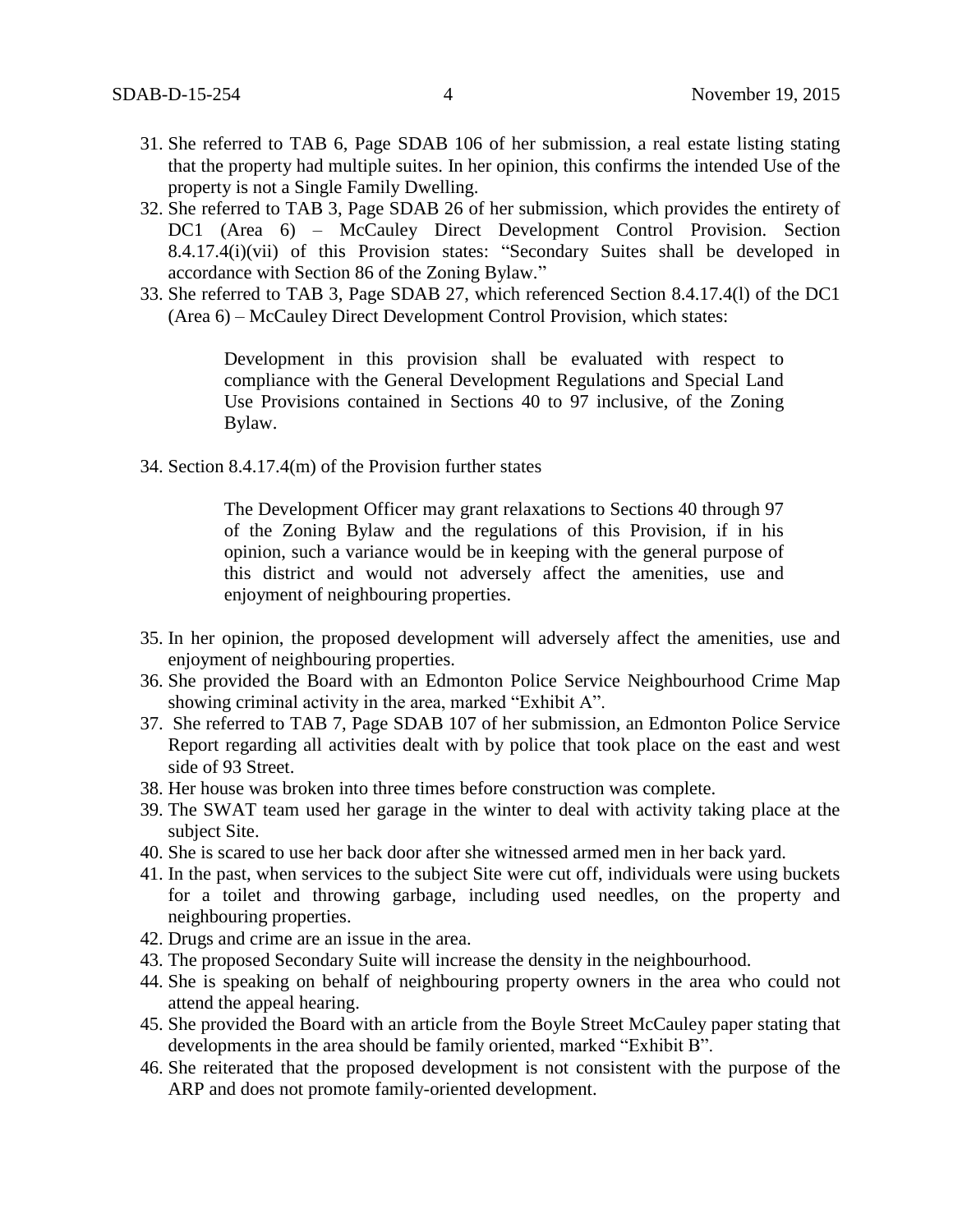In response to questions by the Board, Ms. Hale provided the following information:

- 1. When asked to address why she felt the Development Authority did not follow the directions of Council by granting the variance to minimum Site Area, she stated that the issue is broader than the 23 square metre Site Area variance. It would be an error to focus only on whether the Use is a listed use. The Board must consider the ARP, which states this area is to be family oriented. The proposed studio basement suite is not family oriented. Also, the variance to minimum Site Area will increase density which will negatively impact the use, enjoyment and value of neighbouring parcels of land.
- 2. Parking is not an issue as people who live in these types of developments do not drive. However, the garage cannot be used for parking as the roof is collapsing.
- 3. If the proposed development is approved it will not only affect the Dwelling, but the neighbourhood and herself as well.
- 4. Individuals are living on the deck and the only way to deal with this is to apply a broad interpretation of the ARP which opens the door for the Board to consider safe housing standards as a development criteria.
- 5. The Safety Code concerns should be addressed as the structure cannot physically support the proposed Use.
- 6. The Board should not take the proposed plans at face value because they do not reflect what is on Site.
- 7. If the proposed development is refused, the intensity of use at the property will decrease, other issues will decrease, the type of tenants will improve, and families will not be living in the basement suite.
- 8. The ARP, Sub Area 6, specifies that this Site should be a family-oriented development. Allowing intensification of development in this area does not conform to the ARP.
- 9. She agrees that Secondary Suites are allowed in Single Family Housing; however, they are not family oriented.
- 10. When asked what the definition of "family oriented" should be, she stated that it would include children living together with immediate family members as per the definition in the Zoning Bylaw.
- 11. The ARP targets the Use in these areas toward young families.

The Board then heard from Ms. Bubel, who was speaking on behalf of her mother who lives in the area. Ms. Bubel made the following points:

- 1. In the census, the definition of a family is a household with children.
- 2. In her opinion, a studio apartment and a Secondary Suite are not the same.
- 3. Increasing the density by granting a variance in the minimum Site Area on this property is not insignificant.
- 4. She referred to Section 86 of the Zoning Bylaw, which puts restrictions on the size of lots where Secondary Suites can be located. The Development Authority should have considered this in its decision.
- 5. She stated that decreasing the Site Area increases the density in the area.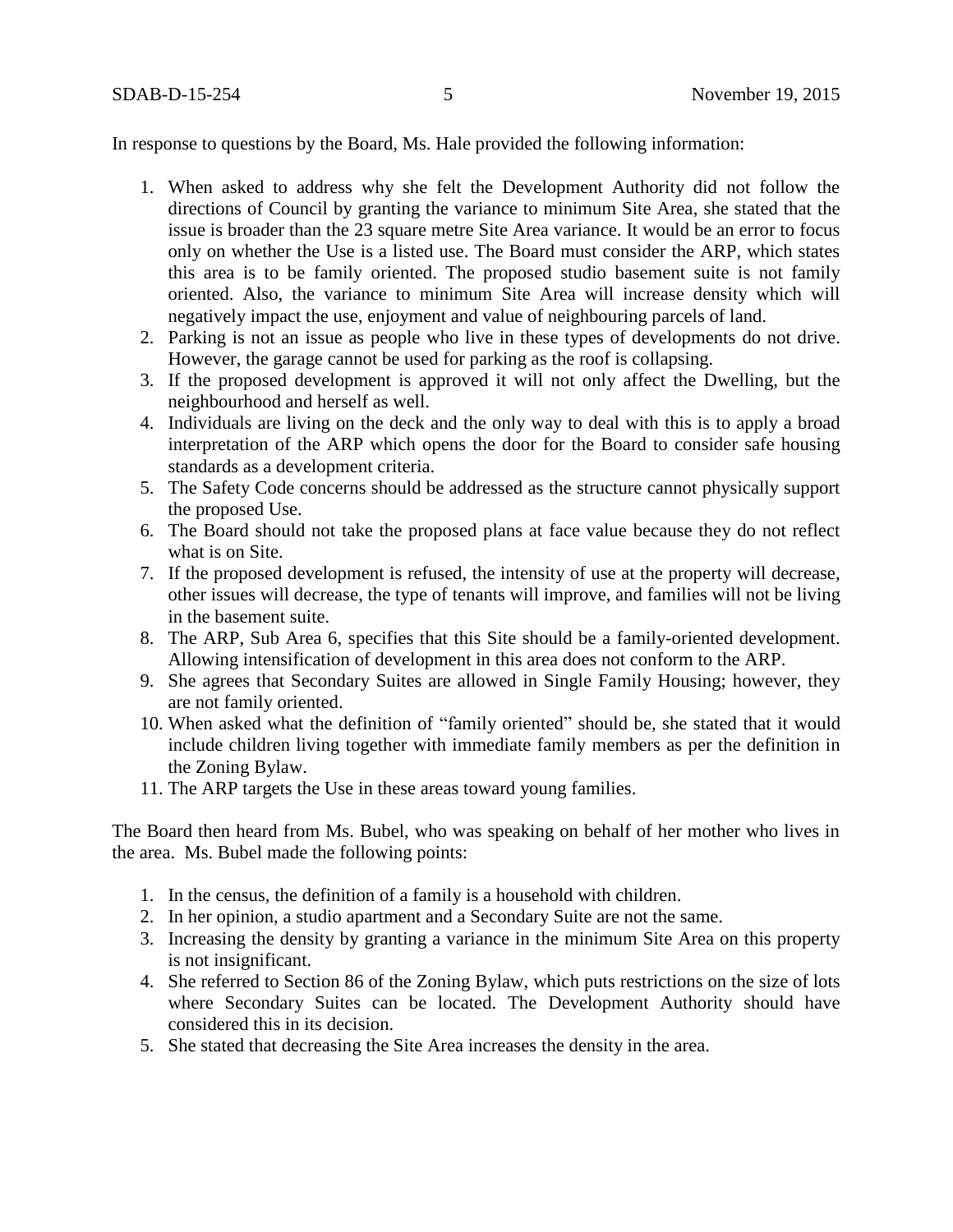- 6. The Board should show leadership and common sense and allow the appeal. It is not good enough to allow the development to proceed and pass the buck to the compliance authorities to do the Board's dirty work regarding Building Code issues.
- 7. In her opinion, Secondary Suites should not be allowed. This will help improve communities.

The Board then heard from Mr. Xie and Mr. Illingworth, representing the City of Edmonton's Sustainable Development Department, who made the following points:

- 1. They acknowledged the points raised by those opposed to the development and do not dispute most of their presentation.
- 2. With respect to the Appellant's submissions regarding whether this Secondary Suite was family oriented, Section 8.4.17.2 of the DC1 says that the rationale of the direct control provision is to provide a district which will accommodate affordable housing options designated to promote the family-oriented character of the neighbourhood. Secondary Suites are a listed use in the DC1. Section 7.2(7) of the Zoning Bylaw defines Secondary Suite as a development consisting of a Dwelling located within, and Accessory to, a structure in which the principal use is Single Detached Housing, including the conversion of Basement space to a separate Dwelling.
- 3. When reviewing this development application, they looked at the entire built form to determine whether it met the objectives of the DC1 regarding a family-oriented neighbourhood. A Single Detached House with a Secondary Suite in the basement is family oriented.
- 4. Also, since "family-oriented" is not capitalized in the DC1, this indicates that it was not intended to reference the definition of Family Oriented Dwelling contained in the definitions section of the *Edmonton Zoning Bylaw*. Therefore, the term "family-oriented character" in the DC1 could be interpreted in many ways beyond the strict definition of Family Oriented Dwelling.
- 5. Also, Council could have specified that all Dwellings in this district, including Secondary Suites, must have a certain number of bedrooms, but this was not done.
- 6. The entire built form of the proposed development is a Family Oriented Dwelling. A Secondary Suite does not need to meet the definition of Family Oriented Dwelling to comply with the DC1.

In response to questions by the Board, Mr. Xie and Mr. Illingworth provided the following information:

- 1. In their opinion, the Development Authority has the power to grant variances for the proposed development pursuant to the DC1.
- 2. Any development in a direct control district is considered a Class B development regardless of whether variances are granted and requires notices to be sent out to neighbours.
- 3. They confirmed that a Site visit was not done and the decision was based on the proposed plans submitted with the development permit application.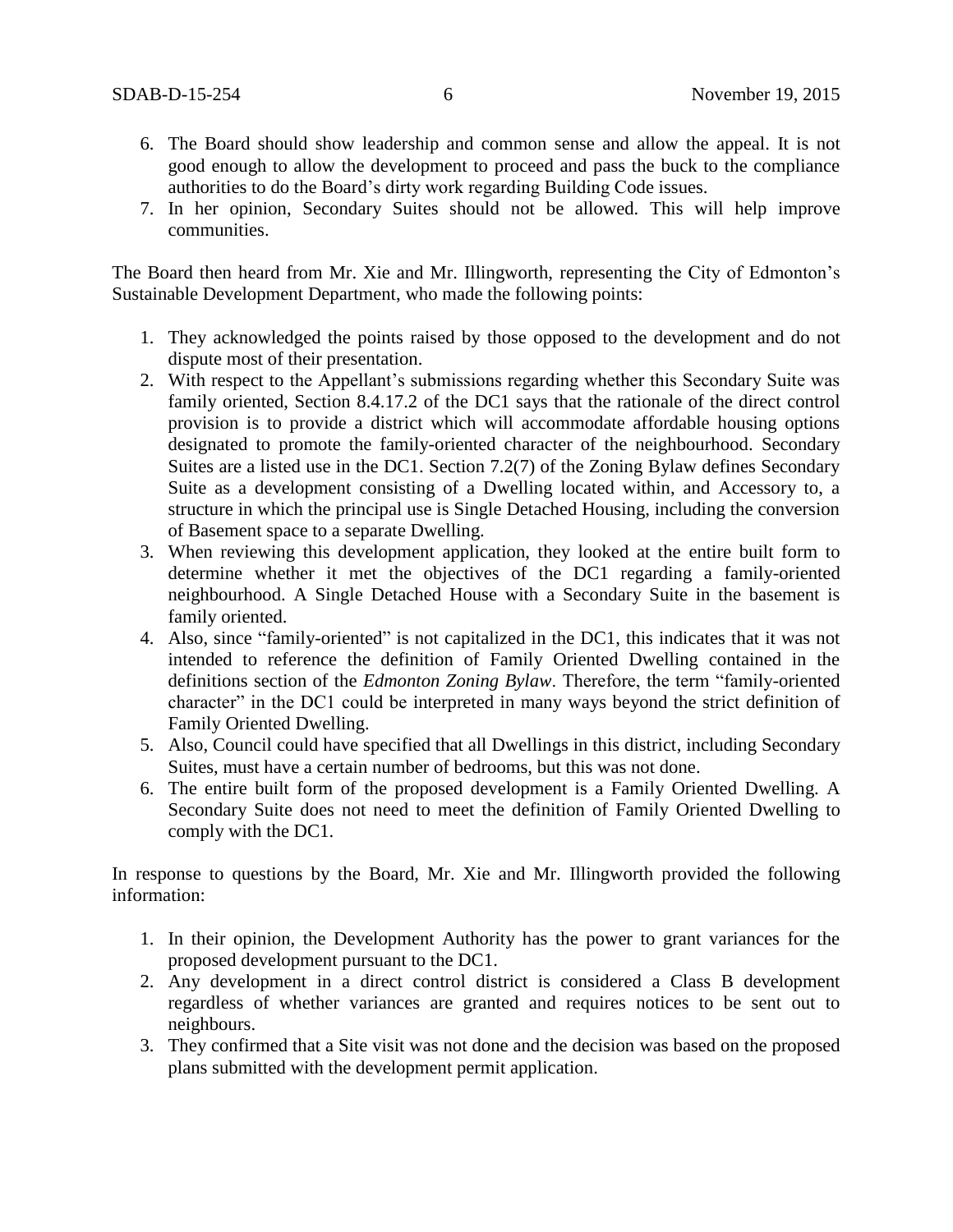- 4. When asked whether the proposed development was reviewed in accordance with the Direct Control Provision and the *Edmonton Zoning Bylaw*, they answered affirmatively, and stated that neither the condition of the house nor its compliance with Building Code requirements is considered when making a development decision.
- 5. Although the house had been used as a Boarding and Lodging House, they stated that was no longer relevant because the application was for the conversion of the basement of a Single Family House to a Secondary Suite.
- **6.** They confirmed that Section 8.4.17.4(m) of the DC1 gives the Development Authority the discretion to grant relaxations provided that such variances would be in keeping with the general purpose of the district and would not adversely affect the amenities, use and enjoyment of neighbouring properties. They confirmed that this is different from the usual variance power in Section 11.3 of the Zoning Bylaw, which does not mention the general purpose of the district.
- 7. They confirmed the general purpose of the DC1 was considered when reviewing the proposed development.
- 8. Section 8.4.17.2 sets out the rationale of this area. The range of options for innovative housing types described were reviewed and Secondary Suites are specifically mentioned. Further, Secondary Suites are a listed Use in this area of the district.
- 9. Section 8.4.30 of the ARP states that on properties which were subdivided prior to the adoption of the ARP, the Development Officer is encouraged to allow redevelopment of single detached housing on lots substandard in width, depth and area, provided the development is sensitive in scale and design with adjacent development. This is what they did in allowing the minimum Site Area variance for the Secondary Suite. Because the exterior dimensions of the building will not change, it will remain sensitive in scale to adjacent development.
- 10. Allowing the minimum Site Coverage variance does not affect other zoning provisions, such as the parking, setbacks or Amenity Area size. Because of this, they felt the variance would have minimum impact on neighbouring parcels of land.
- 11. The Secondary Suite will not affect the footprint of the existing Dwelling.
- 12. They confirmed that Building Code issues and Community Standards issues are not within the purview of the Board.

The Board then heard from Ms. George representing the Respondent, M O George Architect, who made the following points:

- 1. The property owner purchased the property in late 2014 and she is speaking on his behalf.
- 2. She was hired at the end of May or early June to provide drawings to bring the property into compliance with the Zoning Bylaw.
- 3. The tenants living in the house at the time of purchase were not paying their rent and it took the owner a long time to evict them.
- 4. She acknowledged that the property owner received several letters regarding the illegal Lodging and Boarding House. She took steps to correct this.
- 5. She met with Sustainable Development several times. She was advised that a Secondary Suite could only be put in the basement of a Single Detached House so she took steps to convert the house.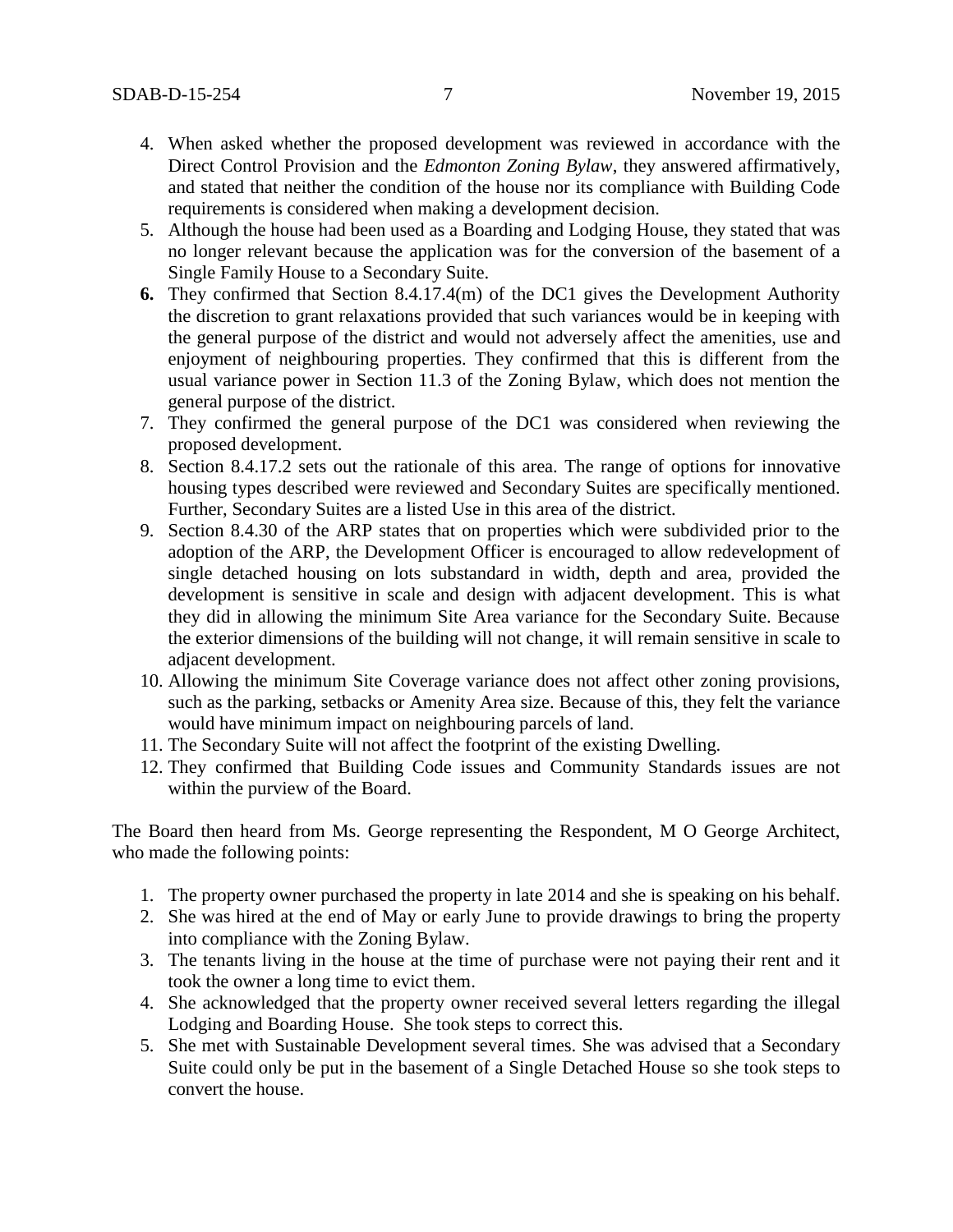- 6. The undersized basement window was replaced with one that was 30 inches by 36 inches.
- 7. The house originally had three Suites in various formats, but steps will be taken to convert it to a Single Family House.
- 8. She confirmed that at present there is only one legal tenant in the house. Two adults and four children live there.
- 9. Prior to that, the house had been empty and vagrants had broken in. Police had to remove them. None of the problems described by the Appellant were caused by the current tenants.
- 10. She believes that having only one bedroom does not mean that the housing is not Family Oriented.
- 11. The property owner wants to comply with the regulations of the *Edmonton Zoning Bylaw.*
- 12. She acknowledged that the basement ceiling is low and she is aware of other current conditions that will need to be remedied.
- 13. In her opinion, the Secondary Suite will be suitable for a student.
- 14. Regarding the variance, there is sufficient Rear Yard Amenity Space for children to play.
- 15. The property owner has cleaned up the subject Site and this is the first legal tenant he has had. On a recent visit, she noted that things looked good and the tenant seemed to be taking care of the property.

In response to questions by the Board, Ms. George provided the following information:

- 1. The property owner does not live at the subject Site but purchased the property at the end of 2014.
- 2. She confirmed that the existing tenants have access to the whole house but only live on the main and second floors.
- 3. She confirmed that there is an internal staircase to access the second floor. There will be no separate entrance to the second floor
- 4. The development permit will allow them to make interior alterations so that this will be a legal Single Family House with a Secondary Suite in the basement.

In rebuttal, Ms. Hale made the following points:

- 1. The task of the Board is not to review the Development Authority's decision but to consider all applicable legislation.
- 2. The built form of the existing Dwelling is not an issue.
- 3. The Development Authority needs to apply the ARP when making the decision and did not follow the direction of City Council.
- 4. The variance power is not unconstrained.
- 5. This is not a variance to the Bylaw but a variance in the ARP.
- 6. She referred to TAB 3, Page SDAB 17 of her submission, which is a map in the ARP showing areas designated for Family-Oriented Housing Opportunities.
- 7. She agreed that "family-oriented" was not capitalized in the ARP. However, the Board must look for some meaning to "family-oriented" and should therefore look to the definition in the *Edmonton Zoning Bylaw* for guidance.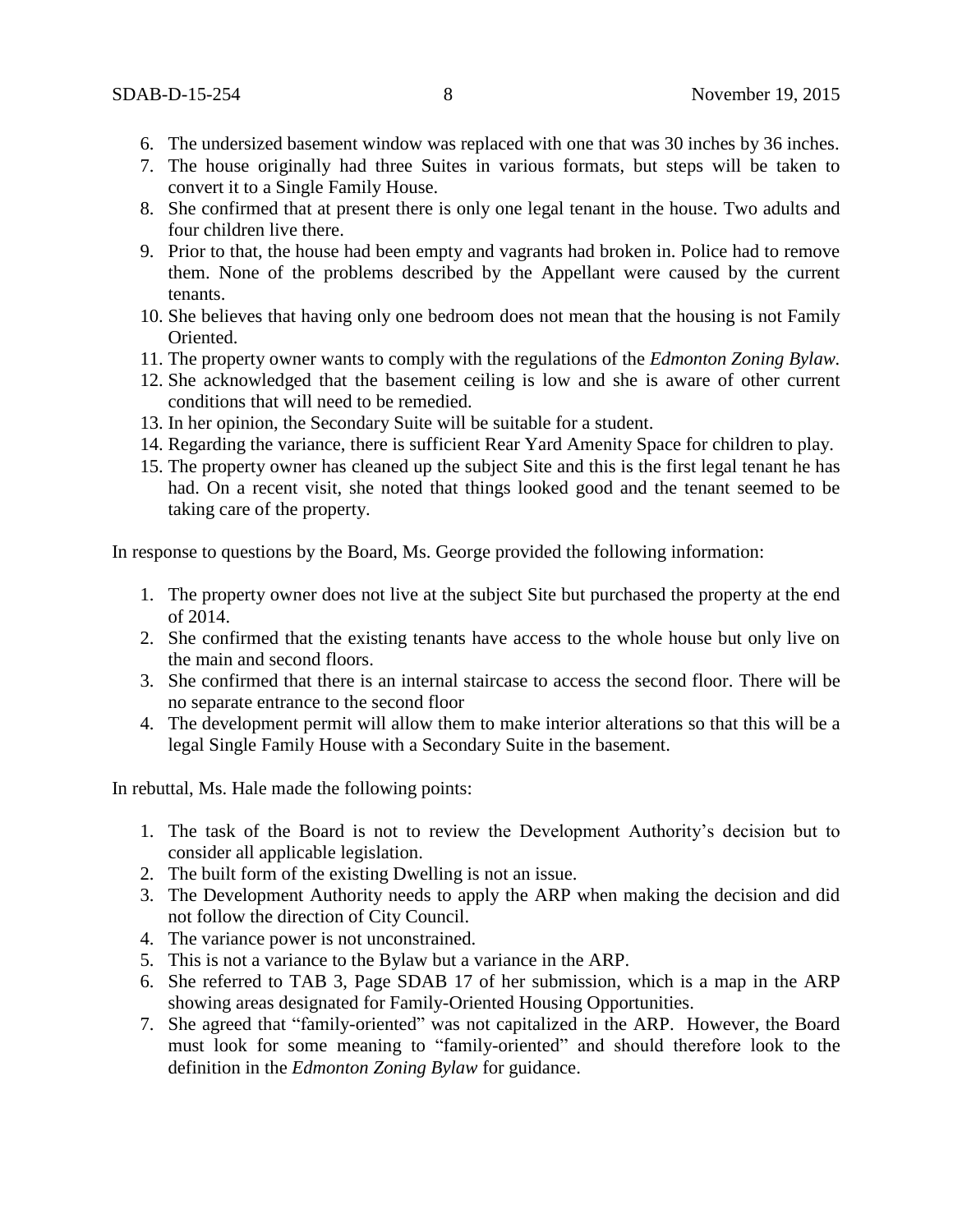- 8. The ARP permits a broader definition than the *Edmonton Zoning Bylaw,* and familyoriented developments should be promoted.
- 9. Regarding Section 8.4.30 of the ARP, she noted that it states that allowances should be given to sub-standard sized lots "in order to achieve the intent" of the ARP.
- 10. She disagrees with the Development Authority's assertion that it is not the purview of the Board to consider compliance issues such as sub-standard housing when making a decision.
- 11. She questions whether the subject Site is being used as a Single Detached House because two adults and six children live in the building.
- 12. The Secondary Suite is a studio apartment and therefore does not fit the definition of Family Oriented Dwelling and is contrary to the intent of the ARP.
- 13. In her opinion, the Building Code must be considered by the Board.

#### **Decision:**

The appeal is DENIED and the decision of the Development Authority is CONFIRMED. The development is GRANTED as approved by the Development Authority, subject to the CONDITIONS as set out in the Development Permit.

In granting the development the following variances to the *Zoning Bylaw* are allowed:

Class B Discretionary Use: Includes all developments on Sites designated Direct Control (Reference Section 12.4 of the Edmonton Zoning Bylaw 12800).

1. Section 86.1 relaxed - The Minimum Site Area for Single Detached Dwelling containing a Secondary Suite is 360 m2.

Existing Site Area: 337 m2 Required Site Area: 360 m2 Deficient by: 23 m2

#### **Reasons for Decision:**

The Board finds the following:

- 1. The proposed development is for a Secondary Suite, which is a listed Use in the DC1 Direct Development Control Provision.
- 2. Section 641(4)(b) of the *Municipal Government Act* states:

Despite section 685, if a decision with respect to a development permit application in respect of a direct control district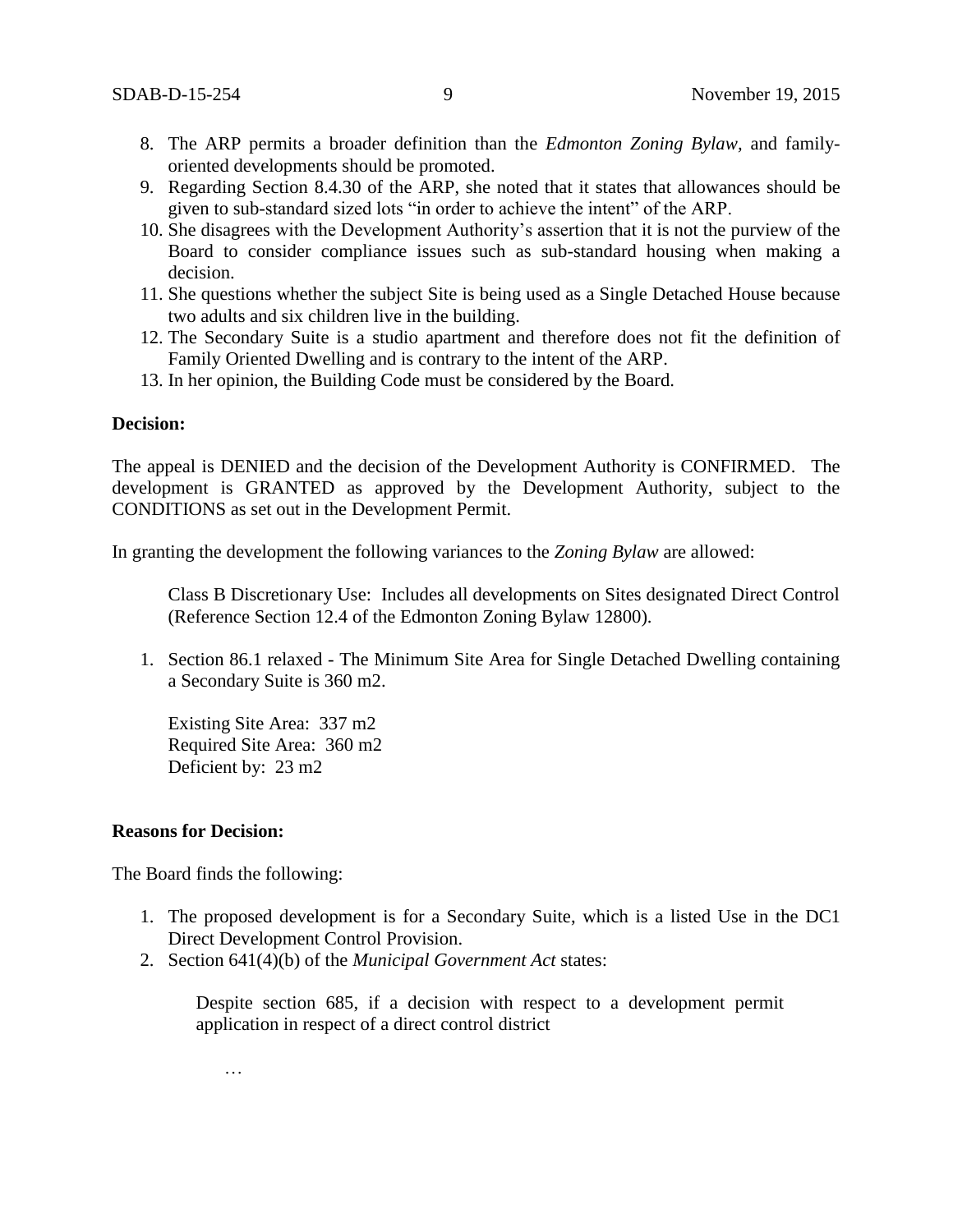- (b) is made by a development authority, the appeal is limited to whether the development authority followed the directions of council, and if the subdivision and development appeal board finds that the development authority did not follow the directions it may, in accordance with the directions, substitute its decision for the development authority's decision.
- 3. The Board is limited to determining whether or not the Development Authority followed the directions of Council by issuing a Development Permit for a Secondary Suite in the basement with interior alterations to the main floor of an existing Single Detached House without permits and allowing a variance of 23 square metres in the minimum required Site Area.
- 4. The Development Control Provisions for Area 6 of this Direct Control District, where the proposed development is located, are found at Section 8.4.17 of the Boyle St. McCauley Area Redevelopment Plan (the "ARP").
- 5. Section 8.4.17.2 states that the Rationale of the ARP is:

To provide a district which will accommodate affordable housing options designated to promote the family-oriented character of the neighbourhood in order to achieve the intent of Section 7.2.7 of this plan. This District is intended to provide the bulk of low density housing opportunities in the Boyle Street/McCauley ARP area. In order to achieve these objectives, this range of housing options may include innovative forms of housing such as Semi-detached Housing and Duplex Housing on single lots. Semidetached Housing where the dwellings are back-to back and the two dwellings are joined in whole or in part at the rear only, and in which one dwelling faces the front of the lot and the other dwelling faces the rear of the lot. This may also include Secondary Suites as well as Garage Suites and Garden Suites under certain conditions.

- 6. The emphasis is on affordable housing options with a family-oriented character. Innovative forms of housing are to be permitted, including Secondary Suites under certain conditions.
- 7. Secondary Suites are one of the listed Uses in Section 8.4.17.3.
- 8. Section 8.4.17.4(i)(vii) states that Secondary Suites shall be developed in accordance with Section 86 of the Zoning Bylaw.
- 9. Section 8.4.17.4(m) states:

The Development Officer may grant relaxations to Sections 40 through 97 of the Zoning Bylaw and the regulations of this Provision, if in his opinion, such a variance would be in keeping with the general purpose of this district and would not adversely affect the amenities, use and enjoyment of neighbouring properties.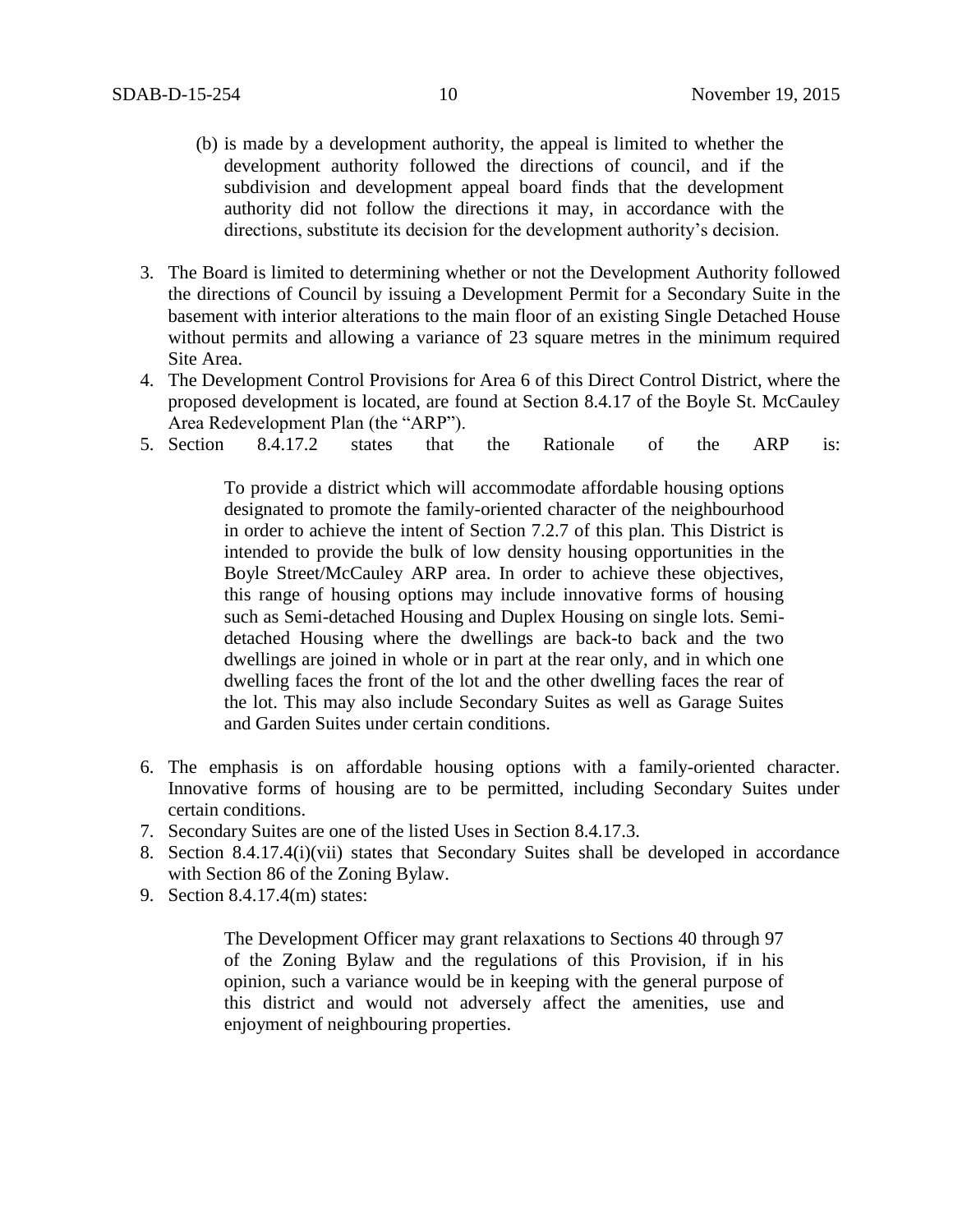- 10. The Development Authority followed the directions of Council and applied Section 86 to evaluate the Secondary Suite. Section 86.1 requires that the minimum Site Area of a Single Detached Dwelling containing a Secondary Suite be at least  $360 \text{ m}^2$ . This requirement was relaxed to permit a deficiency of 23  $\text{m}^2$  for a total Site Area of 337 m<sup>2</sup>.
- 11. The Development Authority followed the directions of Council as contained in Section  $8.4.17(m)$  by considering whether this variance would adversely affect the amenities, use and enjoyment of neighbouring properties and concluding that it would not. The basis for this conclusion was that the exterior form of the house would not change and that the variance would not affect any of the other zoning requirements such as parking, amenity space or setbacks. The Board finds that the Development Authority acted reasonably in exercising its discretion in this regard. Further, the Board agrees with the Development Authority's conclusion that the variance would not adversely affect the amenities, use and enjoyment of neighbouring properties.
- 13. The Development Authority also followed the directions of Council as contained in Section 8.4.17(m) by considering whether this variance would be in keeping with the general purpose of this district. They considered the Rationale for the area as set out in Section 8.4.17.2. They reviewed the range of options for innovative housing types described and noted that Secondary Suites are specifically mentioned. They further noted that Secondary Suites are a listed Use in this area of the district.
- 14. The Development Authority also considered Section 8.4.30 of the Boyle Street/McCauley Area Redevelopment Plan that states:

## **Advice to the Development Officer Regarding Development on Lots which are Sub-Standard in Width, Depth and Area.**

On properties which were subdivided prior to the adoption of this Area Redevelopment Plan, the Development Officer is encouraged to allow the redevelopment of single detached housing on lots sub-standard in width, depth and area, providing the development is sensitive in scale and design with adjacent development, in order to achieve the intent of Section 7.2.7 of this Plan.

- 12. The Development Authority followed the directions of Council by allowing redevelopment on this lot, which is sub-standard in area, by concluding that the development would not change the exterior of the house, leaving its scale and design intact.
- 13. The Board finds that the Development Authority acted reasonably in considering whether the variance would be in keeping with the general purpose of the district. Further, the Board agrees that the variance is in keeping with the general purpose of the district.
- 14. The Appellant argued that the Development Authority did not follow the directions of Council because they failed to take into account Section 2.4(16) of the ARP, which states: "The City will promote more family-oriented housing through a variety of land use districts as shown on Map 3."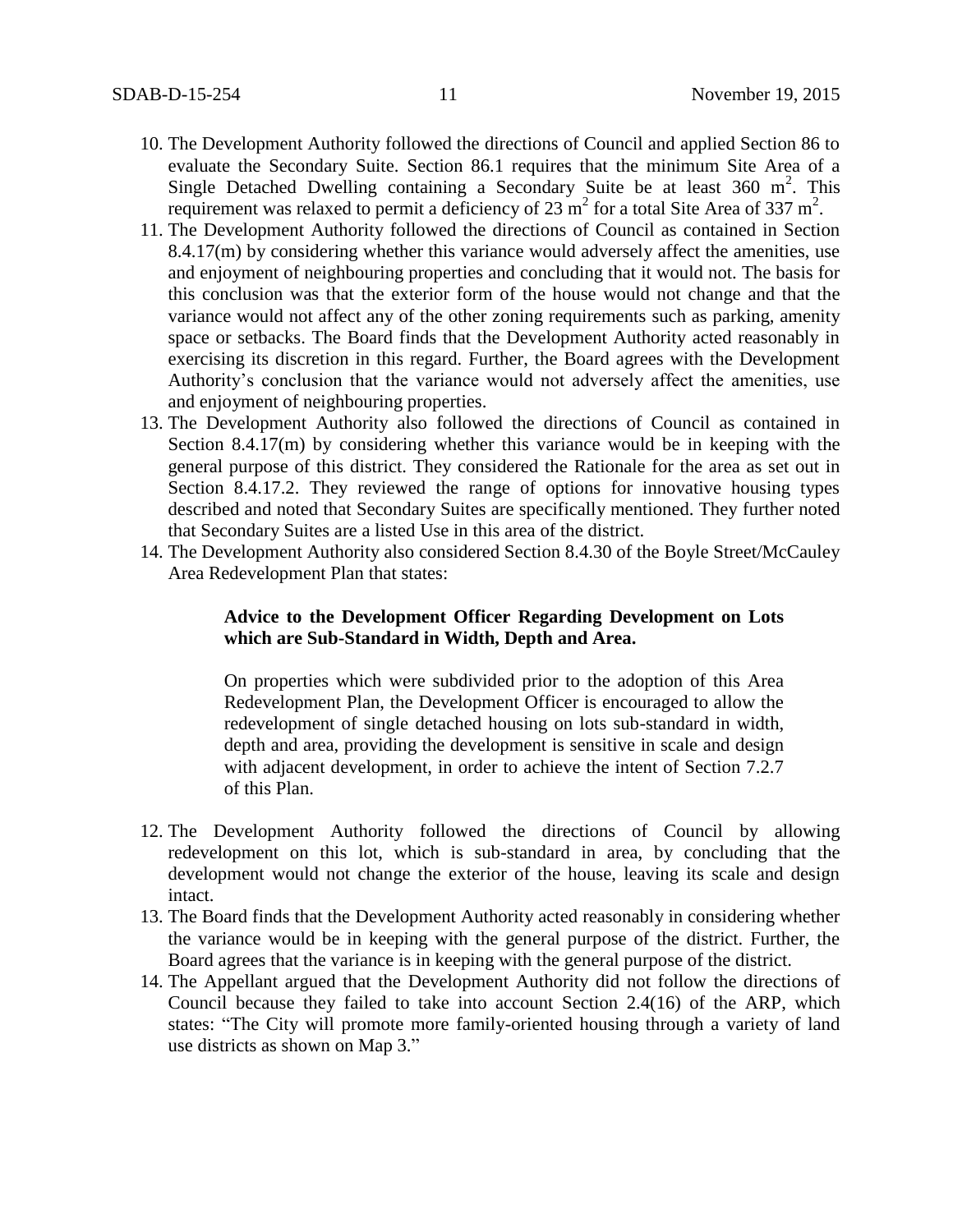15. The Appellant argued that "family-oriented housing" was equivalent to Family Oriented Dwelling, as defined by Section 6.1(33) of the *Edmonton Zoning Bylaw* as follows:

> **Family Oriented Dwelling** means a Dwelling suitable as a residence for a Household with children and meeting the following criteria:

- a. the lowest Storey of the Dwelling is no higher than the third Storey of the building;
- b. the Dwelling has two bedrooms or more, and the average number of bedrooms per Dwelling is not less than 2.25 for all such Dwellings in a development;
- c. the Dwelling has individual and private access to Grade, except that in the case of Stacked Row Housing access to Dwellings above the first Storey may be shared by two Dwellings; and in the case of Apartment Housing, access to Dwellings above the first Storey may be shared, provided that entrances to not more than six Dwellings are located on any one Storey or landing; and
- d. the Dwelling has direct access to a Private Outdoor Amenity Area;
- 16. The Appellant's position was that the proposed development was a basement studio apartment and, as such, it was not a "Dwelling suitable as a residence for a Household with children" and it did not meet the criterion of having two bedrooms or more. Further, even if the proposed development was not required to meet the strict definition of Family Oriented Dwelling, she argued it did not "promote the family-oriented character of the neighbourhood" as required by Section 8.4.17.2.
- 17. The Board rejects these arguments of the Appellant.
- 18. The Board accepts the submission of the Development Authority that the definition of Family Oriented Dwelling does not apply to the term "family-oriented character" as it is used in Section 8.4.17.2. The Board finds that the Development Authority followed the directions of Council by allowing the development of a basement Secondary Suite, albeit a studio apartment, in this Single Detached House. The house without the Secondary Suite in the basement meets the definition of Family Oriented Dwelling. Allowing a studio apartment to be developed in the basement will not change this. This development will provide affordable housing options that will promote the family-oriented character of the neighbourhood, as Council intended.
- 19. In further support of this the Board notes that Section 2.4.17 of the ARP states that the City will implement a policy to encourage the distribution of housing affordable to lowincome and special needs households throughout the city. The proposed Secondary Suite will provide affordable housing.
- 20. The Board is satisfied that the Development Authority followed the directions of City Council when approving the proposed development. Accordingly, the Board does not have the jurisdiction to change the Development Authority's decision.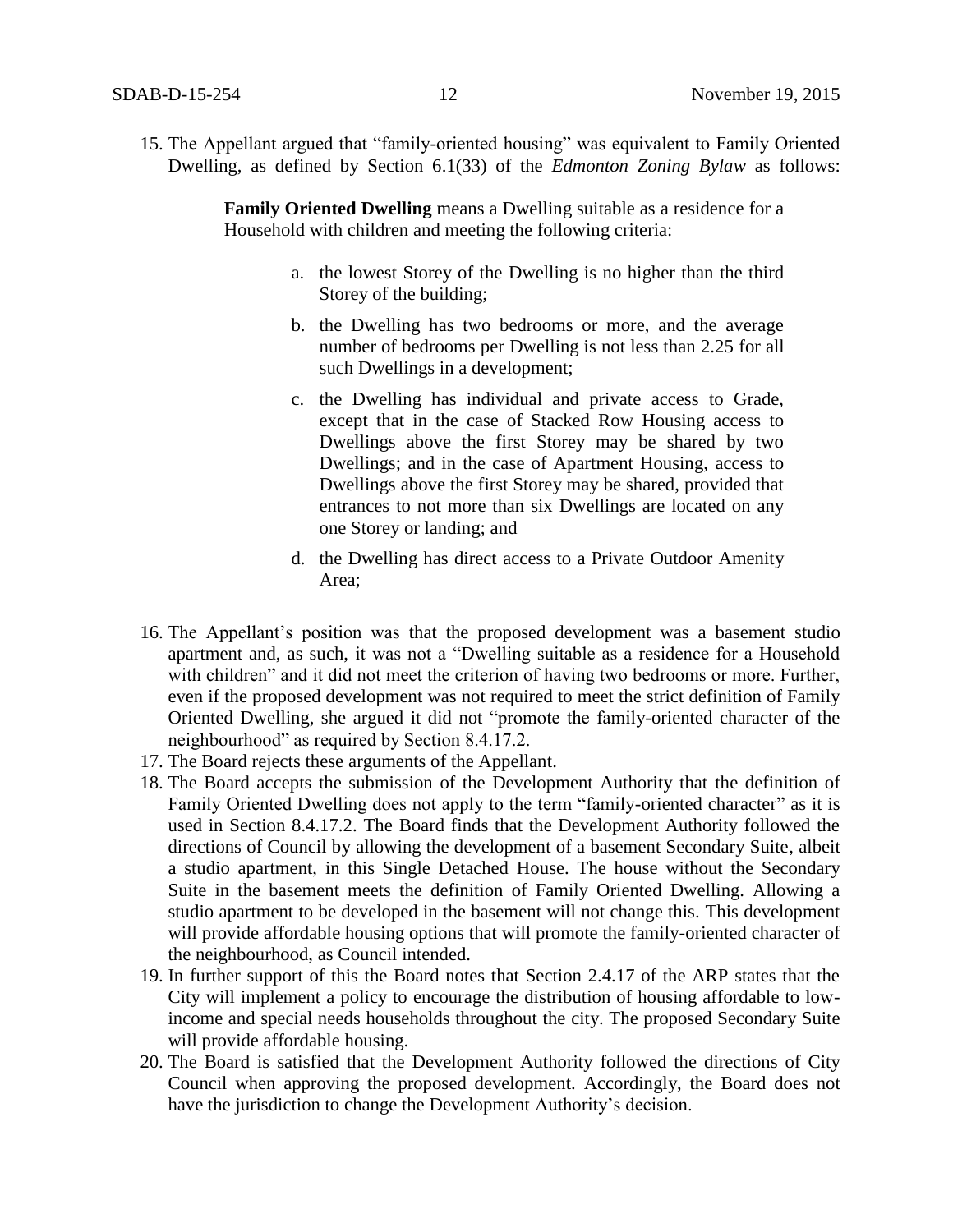- 21. In the alternative, if the Board is wrong and it does have the authority to change the Development Authority's decision, the Board would decline to change it. The Board would allow the development with the same variance and conditions granted by the Development Authority.
- 22. With regard to issues the Appellant raised regarding the behaviour of individuals on the property, unsafe and sub-standard conditions, and the potential improper Use of the property, the Board finds that these issues are outside the purview of the Board. Such issues are best dealt with by safety codes officers, bylaw enforcement officers or police officers who have the mandate and authority to handle them.

## **Important Information for Applicant/Appellant**

- 1. This is not a Building Permit. A Building Permit must be obtained separately from the Sustainable Development Department, located on the  $5<sup>th</sup>$  Floor, 10250 – 101 Street, Edmonton.
- 2. Obtaining a Development Permit does not relieve you from complying with:
	- a) the requirements of the *Edmonton Zoning Bylaw*, insofar as those requirements have not been relaxed or varied by a decision of the Subdivision and Development Appeal Board;
	- b) the requirements of the *Alberta Safety Codes Act*, RSA 2000, c S-1;
	- c) the requirements of the *Permit Regulation*, Alta Reg 204/2007;
	- d) the requirements of any other appropriate federal, provincial or municipal legislation; and
	- e) the conditions of any caveat, covenant, easement or other instrument affecting a building or land.
- 3. When an application for a Development Permit has been approved by the Subdivision and Development Appeal Board, it shall not be valid unless and until any conditions of approval, save those of a continuing nature, have been fulfilled.
- 4. A Development Permit will expire in accordance to the provisions of Section 22 of the *Edmonton Zoning Bylaw 12800*, as amended.
- 5. This decision may be appealed to the Alberta Court of Appeal on a question of law or jurisdiction under Section 688 of the *Municipal Government Act*, RSA 2000, c M-26. If the Subdivision and Development Appeal Board is served with notice of an application for leave to appeal its decision, such notice shall operate to suspend the Development Permit.
- 6. When a decision on a Development Permit application has been rendered by the Subdivision and Development Appeal Board, the enforcement of that decision is carried out by the Sustainable Development Department, located on the 5th Floor, 10250 – 101 Street, Edmonton.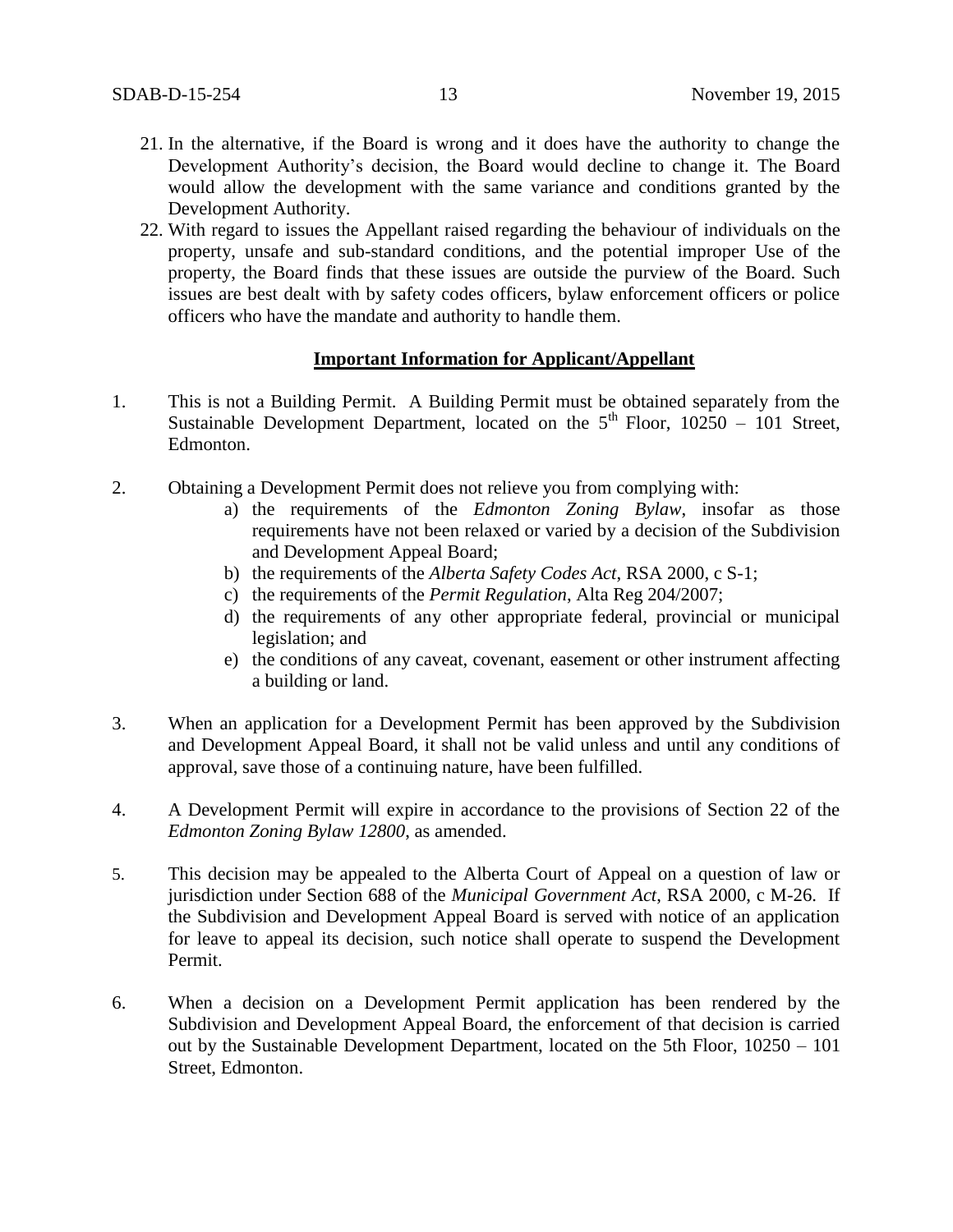*NOTE: The City of Edmonton does not conduct independent environmental checks of land within the City. If you are concerned about the stability of this property for any purpose, you should conduct your own tests and reviews. The City of Edmonton, when issuing a development permit, makes no representations and offers no warranties as to the suitability of the property for any purpose or as to the presence or absence of any environmental contaminants on the property.*

> Mr. M. Young, Presiding Officer Subdivision and Development Appeal Board

CC: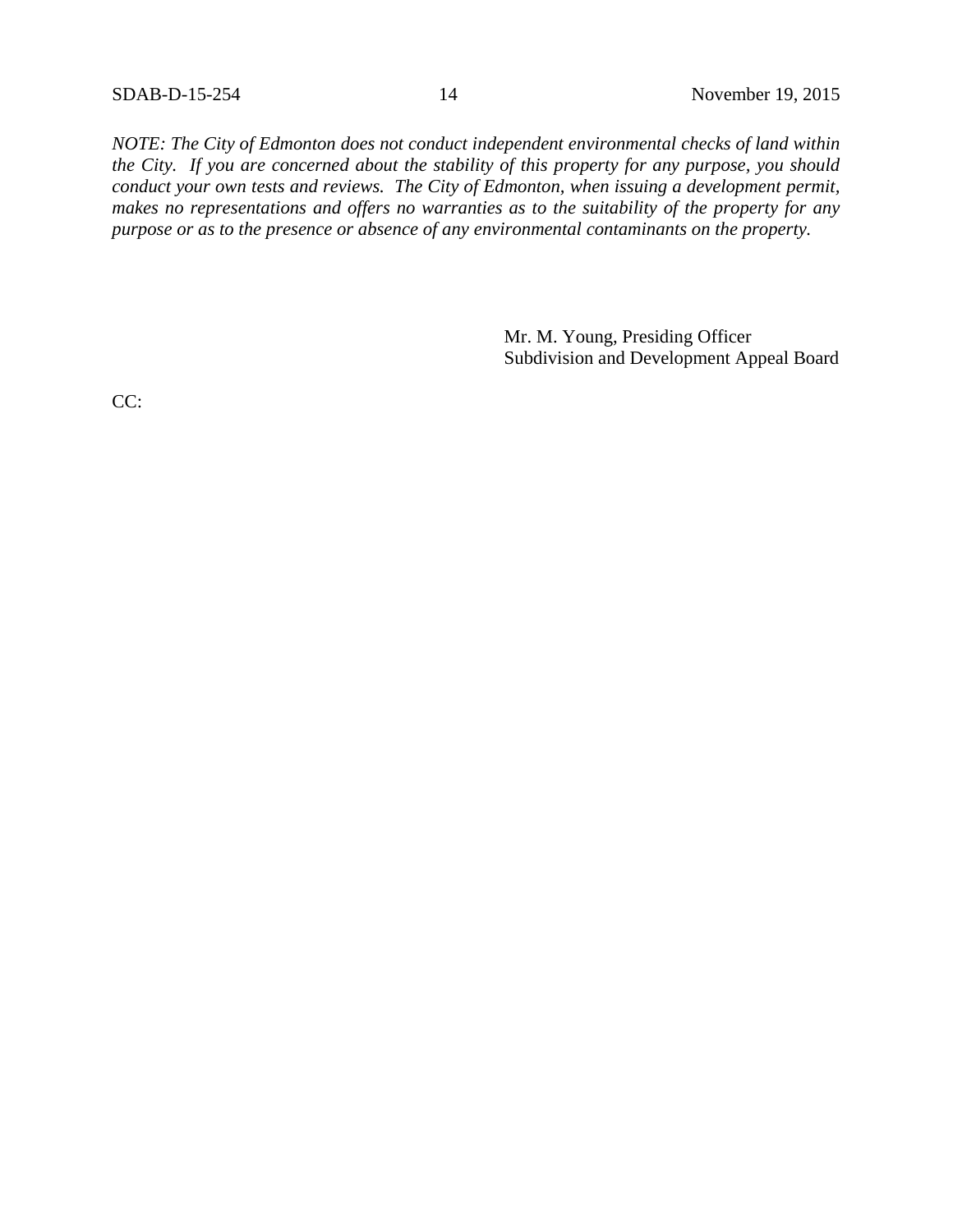# *Edmonton Subdivision and Development Appeal Board*

Churchill Building 10019 - 103 Avenue NW Edmonton, AB T5J 0G9 Phone: 780-496-6079 Fax: 780-577-3537 Email: sdab@edmonton.ca<br>Web: www.edmonton.ca Web: www.edmontonsdab.ca

Date: November 19, 2015 Project Number: 177382832-001 File Number: SDAB-D-15-255

# **Notice of Decision**

This appeal dated October 9, 2015, from the decision of the Development Authority for permission to:

Construct a Semi-Detached House with front verandas, fireplaces and rear uncovered decks (4.72m x 3.05m) and to demolish an existing Single Detached House and Accessory Building (detached Garage) [unedited from Development Permit]

on Plan 426HW Blk 20 Lot T, located at 9530 - 72 Avenue NW, was heard by the Subdivision and Development Appeal Board on November 4, 2015.

## **Summary of Hearing:**

At the outset of the appeal hearing, the Presiding Officer confirmed with the parties in attendance that there was no opposition to the composition of the panel.

The appeal was filed on time, in accordance with Section 686 of the *Municipal Government Act*, RSA 2000, c M-26.

The subject Site is zoned RF3 Small Scale Infill Development Zone and is located within the Mature Neighbourhood Overlay.

The development was approved with a variance granted in the minimum required Site Width, subject to conditions, and subsequently appealed by an adjacent property owner.

Prior to the hearing, the following information was provided to the Board, copies of which are on file:

- A written submission received from Sustainable Development on October 27, 2015;
- A copy of the Development Permit Application; and
- One on-line response from the Appellant.

The Board heard from Ms. Steiger, the Appellant, who made the following points: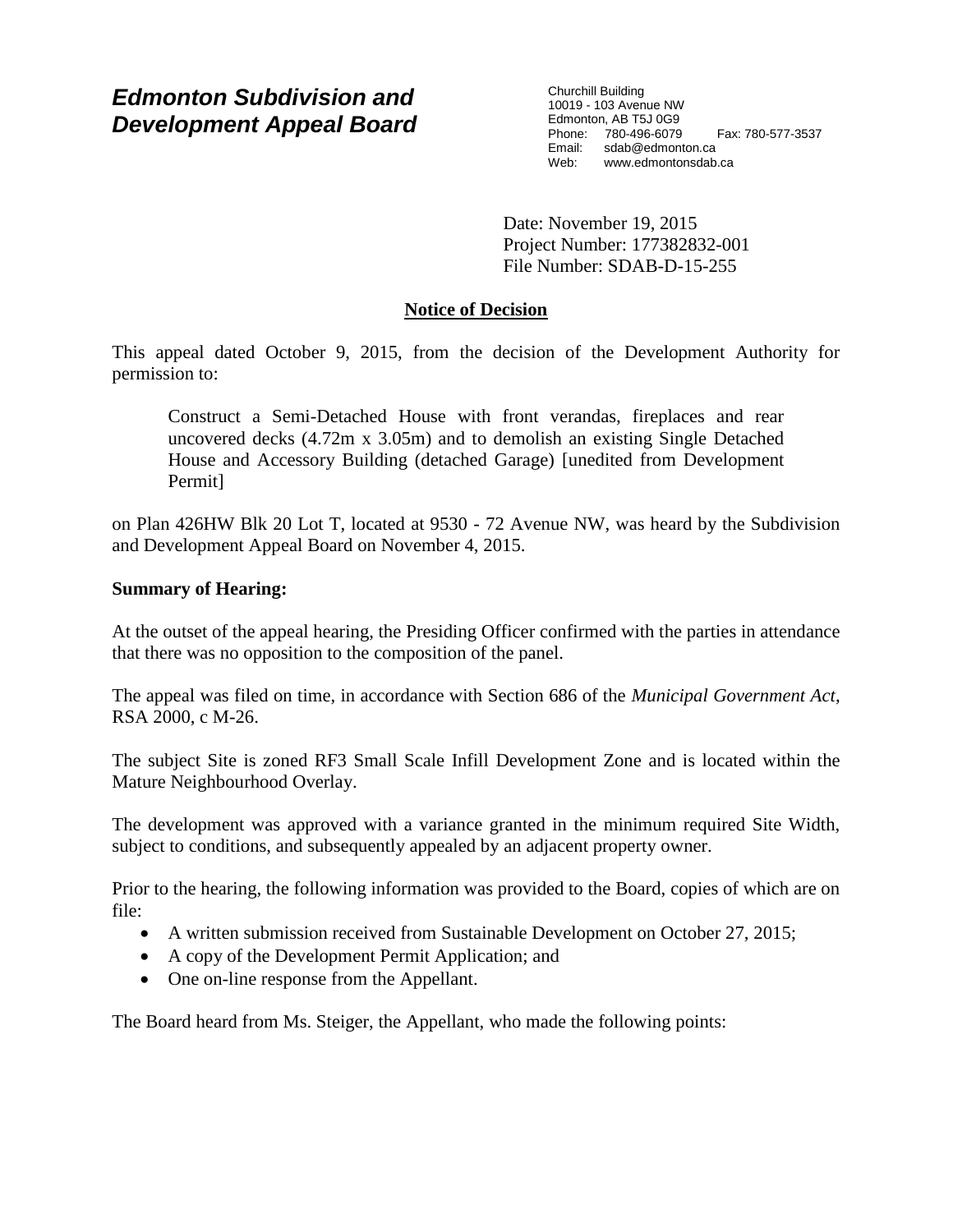- 1. She is concerned with Semi-detached developments being built on mature lots in the Ritchie Area and the design of Semi-detached developments that are mirror images.
- 2. She has lived in the community since 2008 and has developed an infill project herself and is an active member of the Ritchie Revitalization Community.
- 3. She read a letter provided by the Community League outlining their positon and concerns, marked "Exhibit A".
- 4. A Semi-detached development will reduce the charm of the neighbourhood.
- 5. The block has changed in ambiance which creates a lack of selling ability for homes in the area.
- 6. She and the Community League support infill developments and increased density, particularly on appropriate rental properties and on approved locations.
- 7. Semi-detached developments should be located on the outside of the block or on a corner and not in the middle of the block such as the proposed development.
- 8. When the Development Authority looks at developments they should look at the City block as a whole and not as individual lots.
- 9. These kind of developments are lowering the value of the neighbourhood and properties within it.
- 10. Although there are similar developments across the avenue, they are in the Hazeldean neighbourhood where lots are wider and meet the regulations of the *Edmonton Zoning Bylaw* for Semi-detached Housing.
- 11. She is aware that the larger lots across the street will result in Semi-detached developments on the whole block.
- 12. Of the 29 lots on the block, eight have infill developments, and five of the homes have basement suites.
- 13. Regarding the first variance, she acknowledged that although a variance of 0.5 metres in Site Width is a small variance, there should be balance on a City block.
- 14. She is not opposed to Semi-detached developments if they are in the right place.
- 15. Granting the variance takes away the opportunity to build a Single Family Dwelling on that lot. A Semi-detached development is not characteristic of existing development.
- 16. The proposed development does not fit in with the charm and integrity of the community.
- 17. Regarding the second variance, Semi-detached Houses are required to be asymmetrical. The charm of the neighbourhood is its uniqueness and variety. Allowing this variance results in buildings that look like row housing. The symmetrical units are not unique and have no variety. This will have a negative impact on property values.
- 18. The Semi-detached development next door is built by the same builder and it is also a mirror image development.
- 19. The Development Officer's submission refers to comparable developments across the street. However, the lots across the street are larger and do not require a variance in Site Width. She is concerned with the approach of allowing new developments because similar ones already exist. The Board should not allow this to happen.
- 20. She conducted research of the area and purchased the property, confident that no Semidetached developments were going to be developed in the community because the lots were too narrow.
- 21. Although parking for the proposed development is adequate, these developments are disruptive, generate traffic and interrupt the flow of traffic.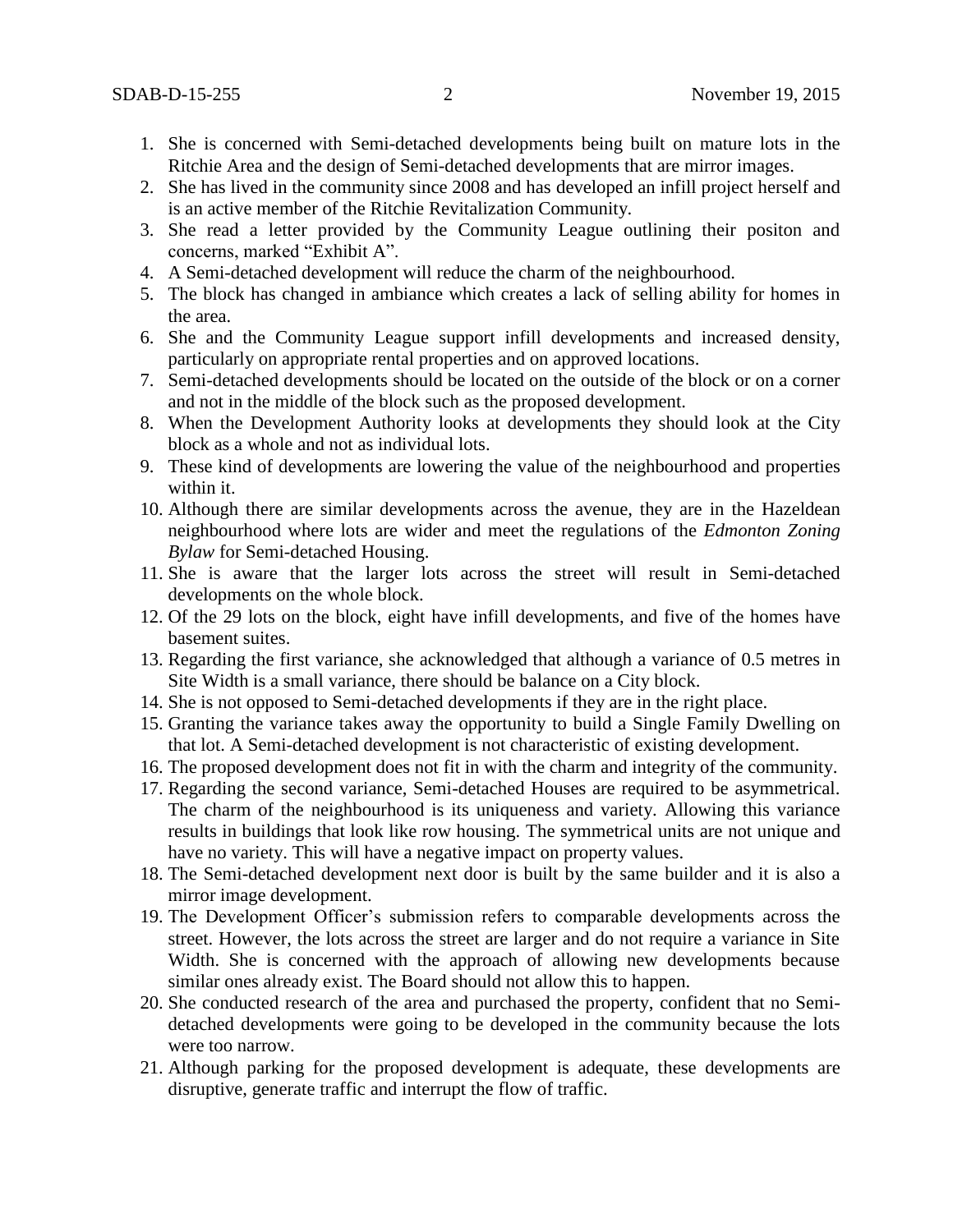- 22. Property owners are moving out of the area because they do not like what is being proposed for the community and are not given adequate consultation in the process.
- 23. The approved development permit compromises the community without providing adequate recourse
- 24. It would benefit property owners if developers would work with them prior to construction.
- 25. The Development Authority approves development permits when they do not know the community.
- 26. The community has concerns about problems that arise during construction, such as inspections, grading, drainage, etc.
- 27. She provided a letter from a neighbouring property owner indicating that she is speaking on their behalf, marked "Exhibit B".
- 28. The developer will demolish the existing Garage and develop the property to face neighbouring properties.
- 29. Some builders build nice homes and others build lower quality Semi-detached homes. This builder has proceeded with construction and assumed that the variances will be granted.
- 30. The City should slow down on developments and not grant variances which result in the community having to take action.
- 31. There are several property owners in the community that feel the same way.
- 32. Developing symmetrical Semi-detached housing compromises the look of the City block. The units should look different from one another. This is about more than just moving windows.
- 33. The comparables submitted by the Development Authority are not in the same community, it is a different neighbourhood across the street.
- 34. In her opinion, Semi-detached developments are undesirable and compromise the integrity of the community and the block.

In response to questions by the Board, Ms. Steiger provided the following information:

- 1. The Semi-detached house next door to the proposed development was built by the same builder. She is not aware if it required a variance because she was not notified prior to construction.
- 2. Regarding the variance to Site Width and how it would affect the use, enjoyment and value of neighbouring parcels of land, she stated that before she purchased her property, she knew certain lots were not wide enough for Semi-detached Houses. She believed none would be built near her. Having Semi-detached homes near her alters her enjoyment of her property. The variance in Site Width is not the issue, the issue is the type of development occurring nearby. She is not opposed to the variance in the Width but the type of development being built.
- 3. When she moved into the neighbourhood, she was not aware that it was zoned RF3 and that Semi-detached Houses were a Permitted Use. She knew about the minimum Site Width for Semi-detached Houses and thought there would be none nearby. She questioned why there are Bylaws if variances are granted.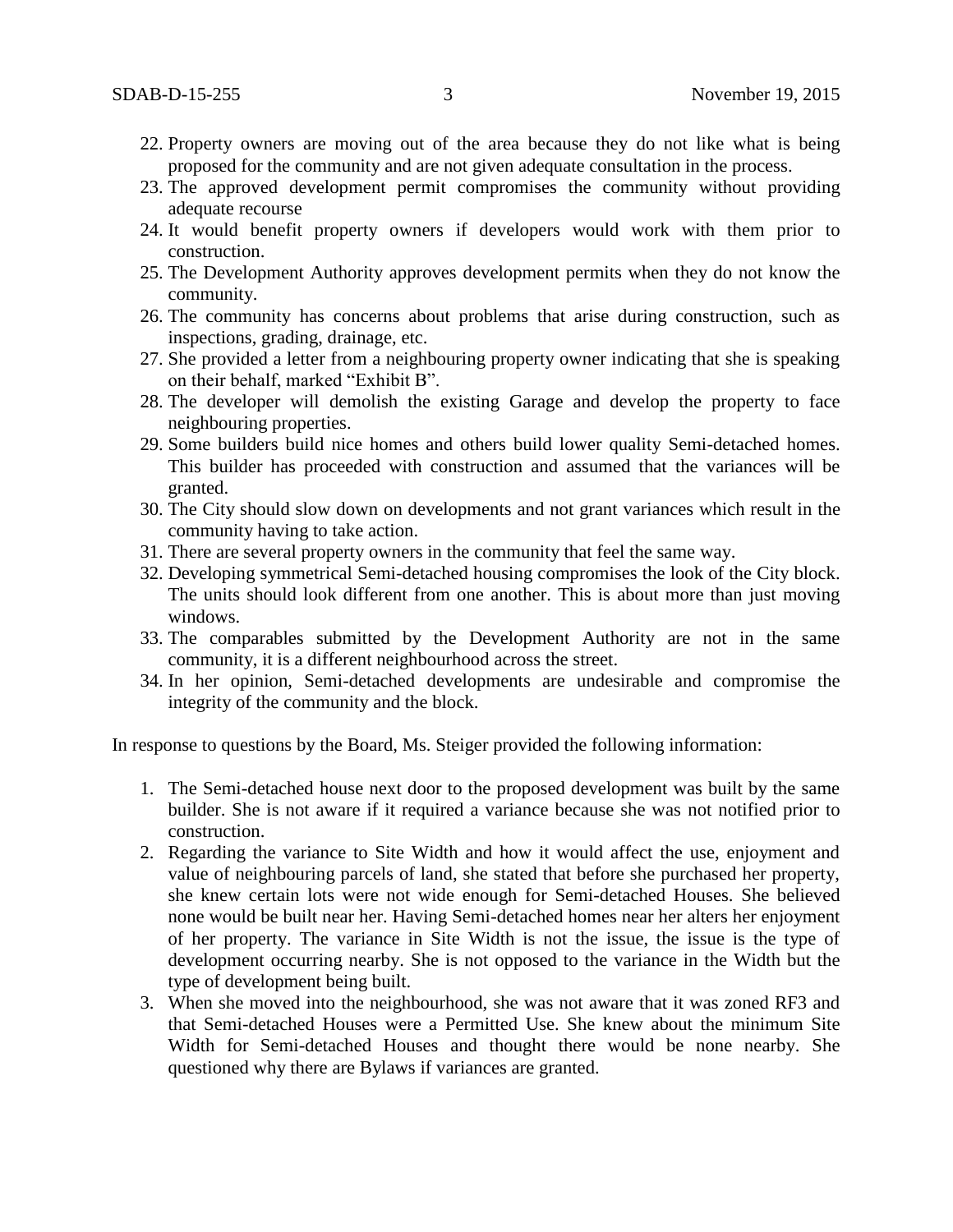4. Regarding her opinion that developments like the proposed one result in lower property values, she had no specific evidence. She felt a neighbourhood with Row Housing is less desirable. An acquaintance who is a real estate agent told her such developments decrease property values. Also, houses in the neighbourhood are taking longer to sell and she felt this was because of developments like the proposed one.

The Board then heard from Ms. Hetherington, representing Sustainable Development, who made the following points:

1. She referred to Section 140.4(18) of the *Edmonton Zoning Bylaw*:

Each Dwelling within Semi-detached Housing and Row Housing shall be individually defined through a combination of architectural features that may include variations in the rooflines, projection or recession of the façade, porches or entrance features, building materials, or other treatments.

- 2. She acknowledged that although she referenced Section 140.4(18) in the Development Permit, the actual content of the provision that was quoted was from Section 140.4(20). She confirmed that the correct provision was Section 140.4(18).
- 3. She clarified that although a variance was granted because each half of the proposed development is a mirror image of the other, the section is unclear and she was not sure if a variance was actually required. The interpretation of this section by the Development Authority has changed over time. The section does not say that each half cannot be a mirror image of the other. It says that each Dwelling should be individually defined through a combination of architectural features. The front elevation for the development shows that each Dwelling is individually defined. There are doors on either side, there are no common porches and there are separate roof lines, among other features, that show there are two Dwellings in the development.
- 4. The photographs she provided of Semi-detached Housing across the street from the proposed development show two developments that are mirror images but with individually defined Dwellings.
- 5. Semi-detached developments are permitted in the RF3 Small Scale Infill Development Zone and are not required to be on a corner lot.
- 6. No community consultation was required as the development meets all of the regulations within the Mature Neighbourhood Overlay.

The Board then heard from Mr. Lengle, representing the Respondent, Grandview Homes Co. Ltd., who made the following points:

- 1. He provided the Board with a letter outlining why the proposed development should be allowed, marked "Exhibit C".
- 2. He is a long time builder and has been building homes in the area for years.
- 3. He can purchase a property for \$335,000 in this neighbourhood, develop a Semi-detached development and sell it for \$950,000.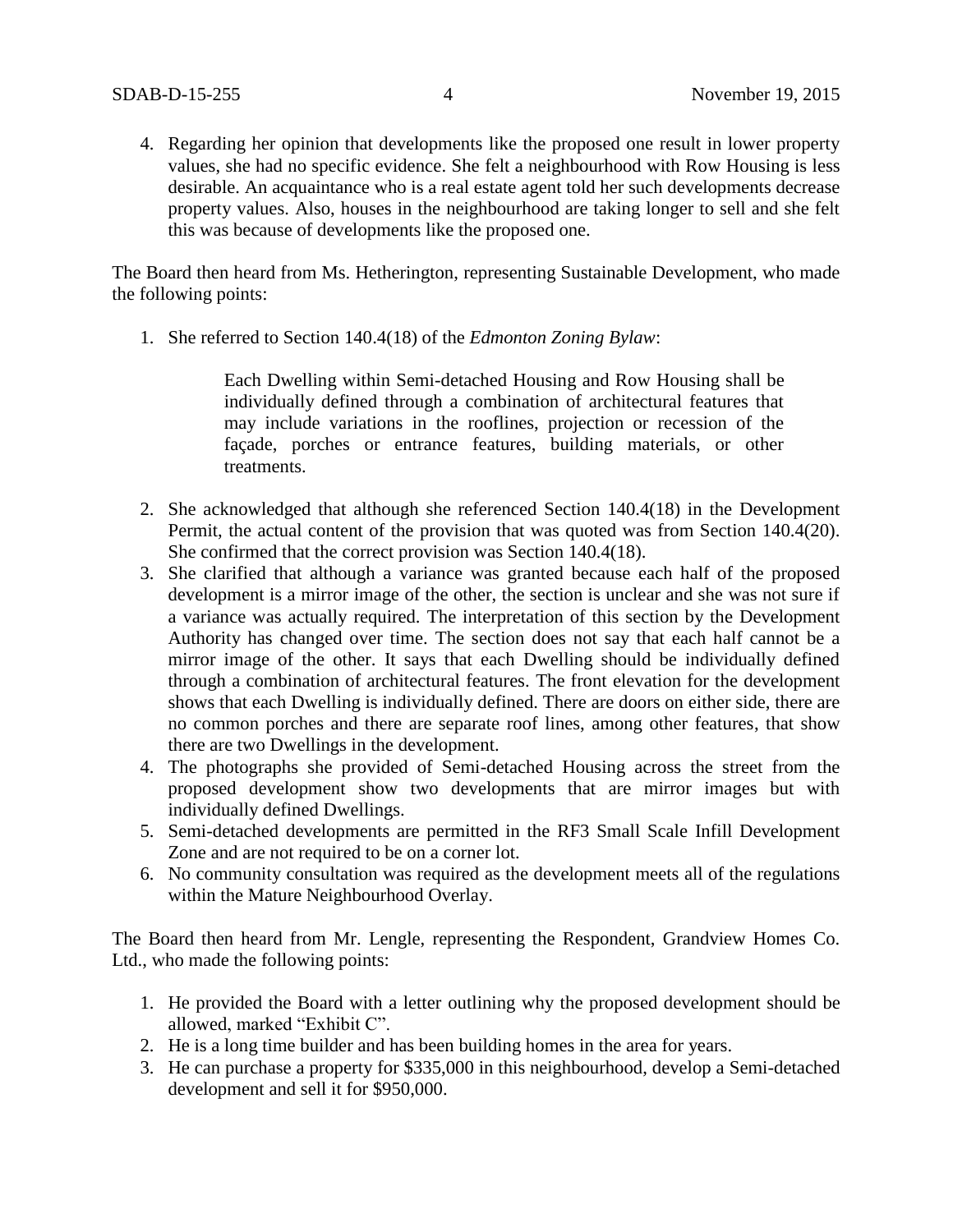- 4. In his opinion, improving the neighbourhood with newer houses will increase the property value of neighbouring properties.
- 5. He could have revised the development during the planning stages so that it was asymmetric but chose to go with a mirror image design, which is easier to build.
- 6. He researched other Semi-detached developments and found that 60 percent were mirror image and 40 percent were not.
- 7. The proposed development will have a good curb appeal and will be finished with quality materials.
- 8. A neighbour told him he was very pleased with these new developments, which are replacing old, war-time houses and increasing property values.
- 9. The older developments in the area have small garages and short driveways that make backing into the rear lane difficult. This development will have a double garage and a large driveway, making it easy to back out.

In rebuttal, Ms. Steiger made the following points:

- 1. She was confused with the Development Authority's explanation of symmetry. While there may be cost savings in building mirror image developments, they do not align with the integrity and values of the community.
- 2. She agrees that new developments increase the value of older properties; however, in her opinion, they negatively impact the value of newer Single Detached homes.
- 3. She would like to see more development of new Single Detached homes.
- 4. New Single Family Homes in the neighbourhood sell for \$730,000 to \$740,000.
- 5. Properties currently for sale are staying on the market for a long time.
- 6. She stated that she had to lower the rent she charges for a basement suite, which shows that the market has changed.
- 7. It is possible to build Semi-detached Houses that conform to the community. Mirror image developments do not do this and the cumulative effect is a decrease in property values..
- 8. The Development Officer's evidence about the internal policy regarding mirror image developments was disconcerting. She was concerned about how interpretations of the Zoning Bylaw can change and result in inconsistencies.

## **Decision:**

The appeal is DENIED and the decision of the Development Authority is CONFIRMED. The development is GRANTED as approved by the Development Authority, subject to the CONDITIONS as set out in the Development Permit:

In granting the development the following variances to the *Edmonton Zoning Bylaw* are allowed:

- 1. Section 140.4(3)(b) requires a minimum Site Width of 13.4 m for non-Corner Lots. This requirement is relaxed to permit a Site Width of 12.9 m.
- 2. Section 140.4(18) requires that "Each Dwelling within Semi-detached Housing and Row Housing shall be individually defined through a combination of architectural features".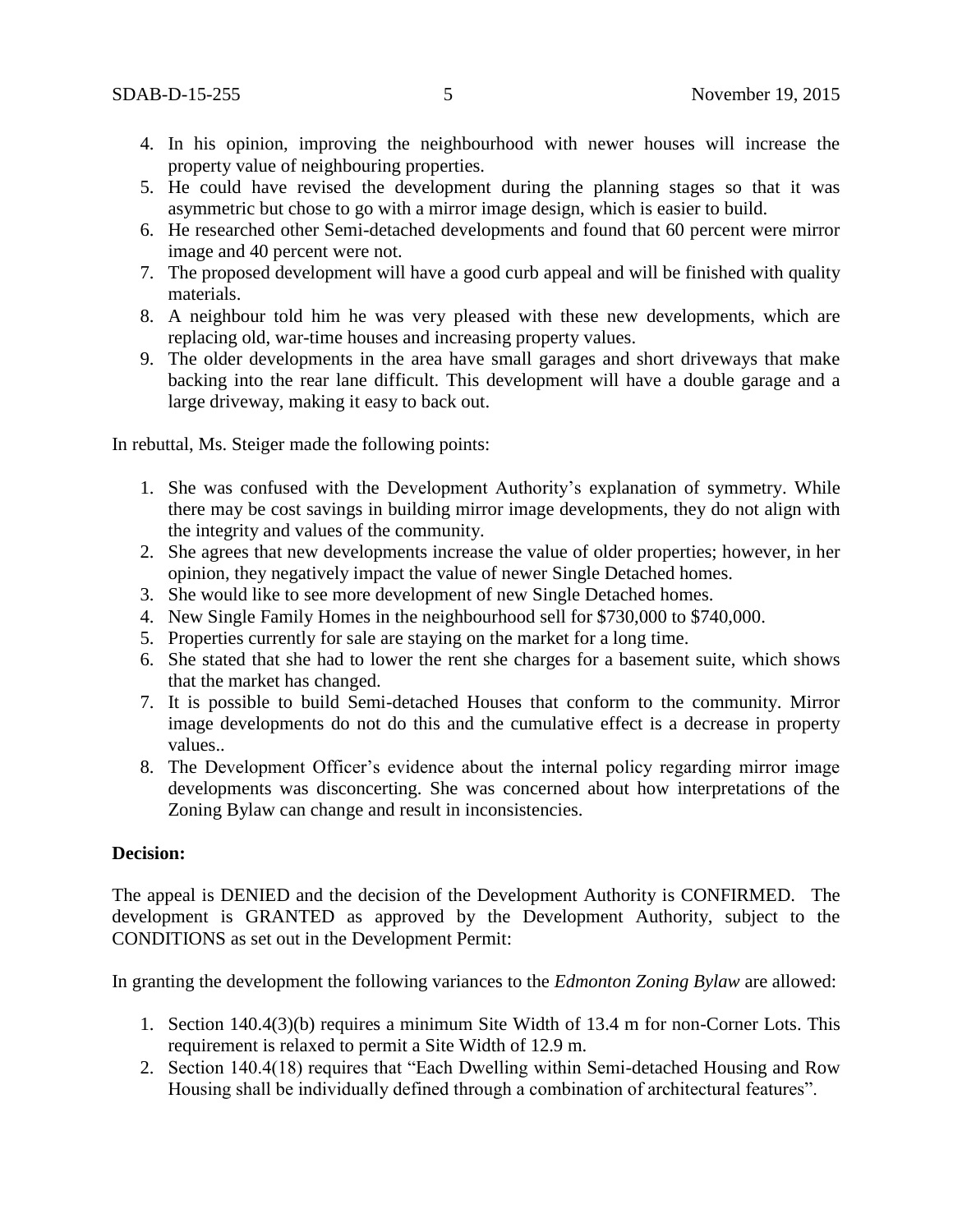No variance is required because the Board finds that despite the mirror imaging of the Semi-detached development, the variation in roof lines, entrance features and other architectural features is sufficient to "individually define" each Dwelling in the development.

### **Reasons for Decision:**

The Board finds the following:

- 1. The proposed development is a Permitted Use in the RF3 Small Scale Infill Development Zone.
- 2. The Board is required to look at the two variances granted by the Development Authority to determine if the variances will have a negative impact on neighbouring properties or on the amenities of the neighbourhood.
- 3. The first variance relates to the minimum Site Width of 13.4 metres outlined in Section 140.4.3(b) of the *Edmonton Zoning Bylaw*. The Development Authority granted a variance of 0.5 metres in the minimum required Site Width.
- 4. The Appellant acknowledged that her main concern was not regarding the Site Width variance but the type of development that was approved.
- 5. The Board notes that the Site Width variance will not have an effect on other zoning requirements such as Amenity Space, parking, setbacks or any of the requirements of the Mature Neighbourhood Overlay. The Board is of the opinion that the variance will not have any significant impact on the neighbourhood.
- 6. The second variance is the requirement of Section 140.4(18) of the *Edmonton Zoning Bylaw* which states:

Each Dwelling within Semi-detached Housing and Row Housing shall be individually defined through a combination of architectural features that may include variations in the rooflines, projection or recession of the façade, porches or entrance features, building materials, or other treatments.

- 7. The Development Officer indicated that she was unsure if a variance was required. In her opinion, one interpretation of the section was that Semi-detached Housing like the proposed development could not have Dwellings that were mirror images of each other.
- 8. The Board notes that nothing in Section 140.4(18) indicates that a mirror image is not allowed. Rather, the focus is on individually defining each Dwelling through a combination of architectural features. The Board is of the view that the section is intended to avoid monolithic structures where it is not clear how many Dwellings are present.
- 9. Based on the front elevation plans for the proposed development, the Board finds that the Dwelling units are individually defined as a result of the entrance features, the variations in roof lines, and other architectural treatments. It is clear that there are two separate Dwellings in the building. The Board finds that no variance is required with respect to Section 140.4(18).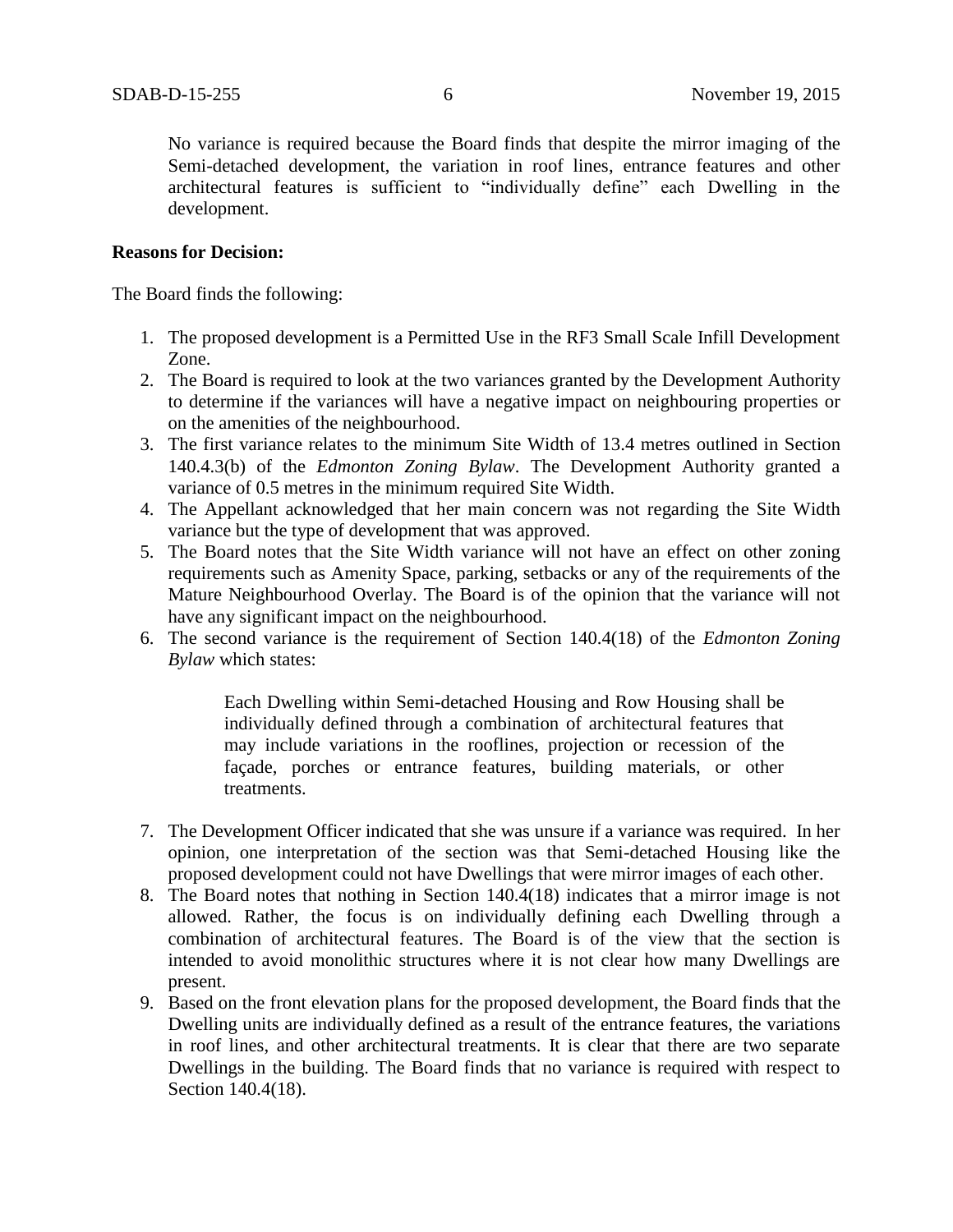- 10. Further, the Board notes that there are several other mirror-image Semi-detached Houses in the neighbourhood. The Board is of the opinion that this development will not have a negative impact on the neighbourhood or on neighbouring parcels of land.
- 11. Although the Appellant indicated that the proposed development will negatively impact neighbouring properties by decreasing property values, she did not provide anything other than anecdotal information to support this.
- 12. Based on the above, it is the opinion of the Board that the proposed development will not unduly interfere with the amenities of the neighbourhood, nor materially interfere with or affect the use, enjoyment or value of neighbouring parcels of land.

#### **Important Information for Applicant/Appellant**

1. This is not a Building Permit. A Building Permit must be obtained separately from the Sustainable Development Department, located on the  $5<sup>th</sup>$  Floor, 10250 – 101 Street, Edmonton.

- 2. Obtaining a Development Permit does not relieve you from complying with:
	- a) the requirements of the *Edmonton Zoning Bylaw*, insofar as those requirements have not been relaxed or varied by a decision of the Subdivision and Development Appeal Board;
	- b) the requirements of the *Alberta Safety Codes Act*, RSA 2000, c S-1;
	- c) the requirements of the *Permit Regulation*, Alta Reg 204/2007;
	- d) the requirements of any other appropriate federal, provincial or municipal legislation; and
	- e) the conditions of any caveat, covenant, easement or other instrument affecting a building or land.
- 3. When an application for a Development Permit has been approved by the Subdivision and Development Appeal Board, it shall not be valid unless and until any conditions of approval, save those of a continuing nature, have been fulfilled.
- 4. A Development Permit will expire in accordance to the provisions of Section 22 of the *Edmonton Zoning Bylaw 12800*, as amended.
- 5. This decision may be appealed to the Alberta Court of Appeal on a question of law or jurisdiction under Section 688 of the *Municipal Government Act*, RSA 2000, c M-26. If the Subdivision and Development Appeal Board is served with notice of an application for leave to appeal its decision, such notice shall operate to suspend the Development Permit.
- 6. When a decision on a Development Permit application has been rendered by the Subdivision and Development Appeal Board, the enforcement of that decision is carried out by the Sustainable Development Department, located on the 5th Floor, 10250 – 101 Street, Edmonton.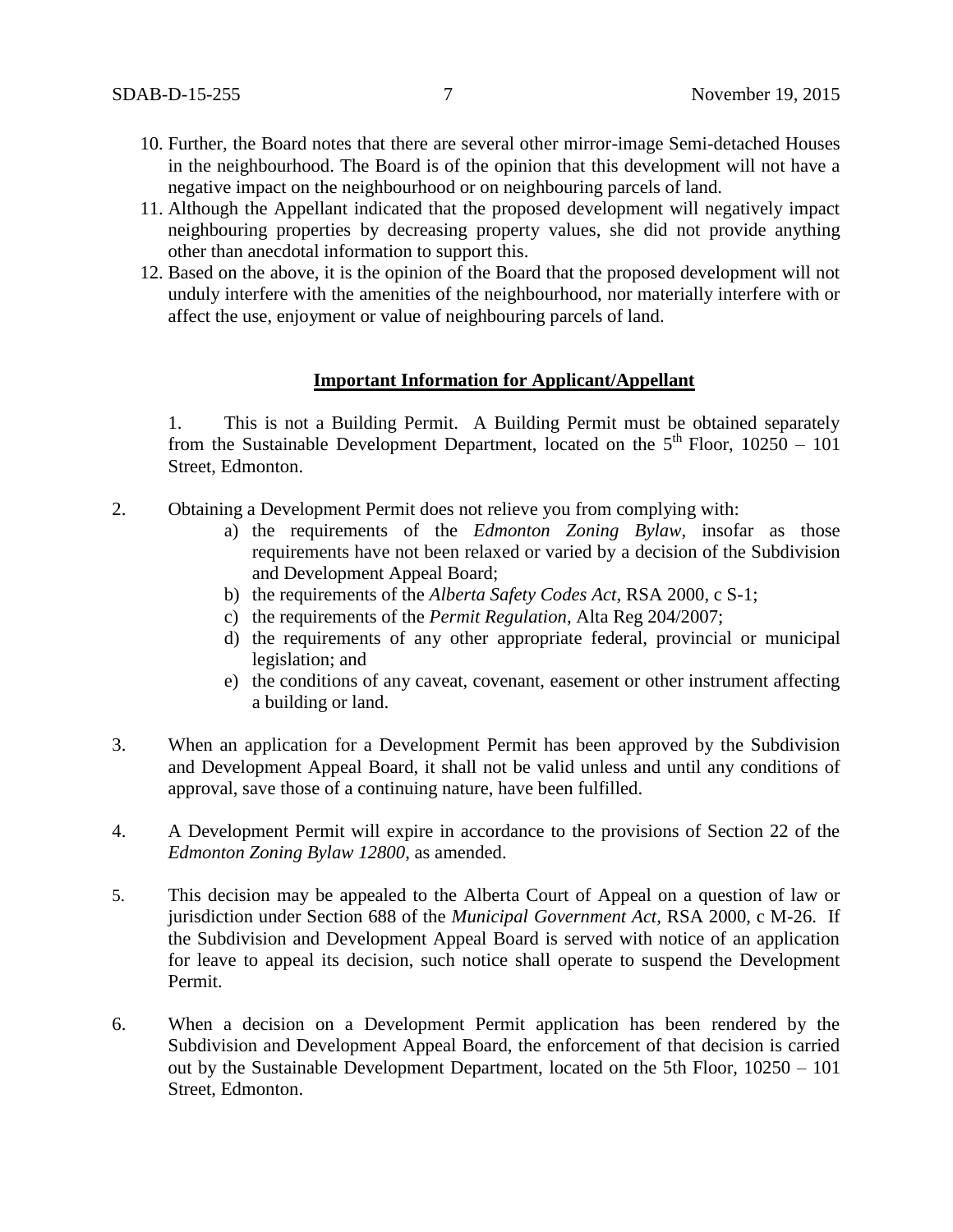*NOTE: The City of Edmonton does not conduct independent environmental checks of land within the City. If you are concerned about the stability of this property for any purpose, you should conduct your own tests and reviews. The City of Edmonton, when issuing a development permit, makes no representations and offers no warranties as to the suitability of the property for any purpose or as to the presence or absence of any environmental contaminants on the property.*

> Mr. M. Young, Presiding Officer Subdivision and Development Appeal Board

CC: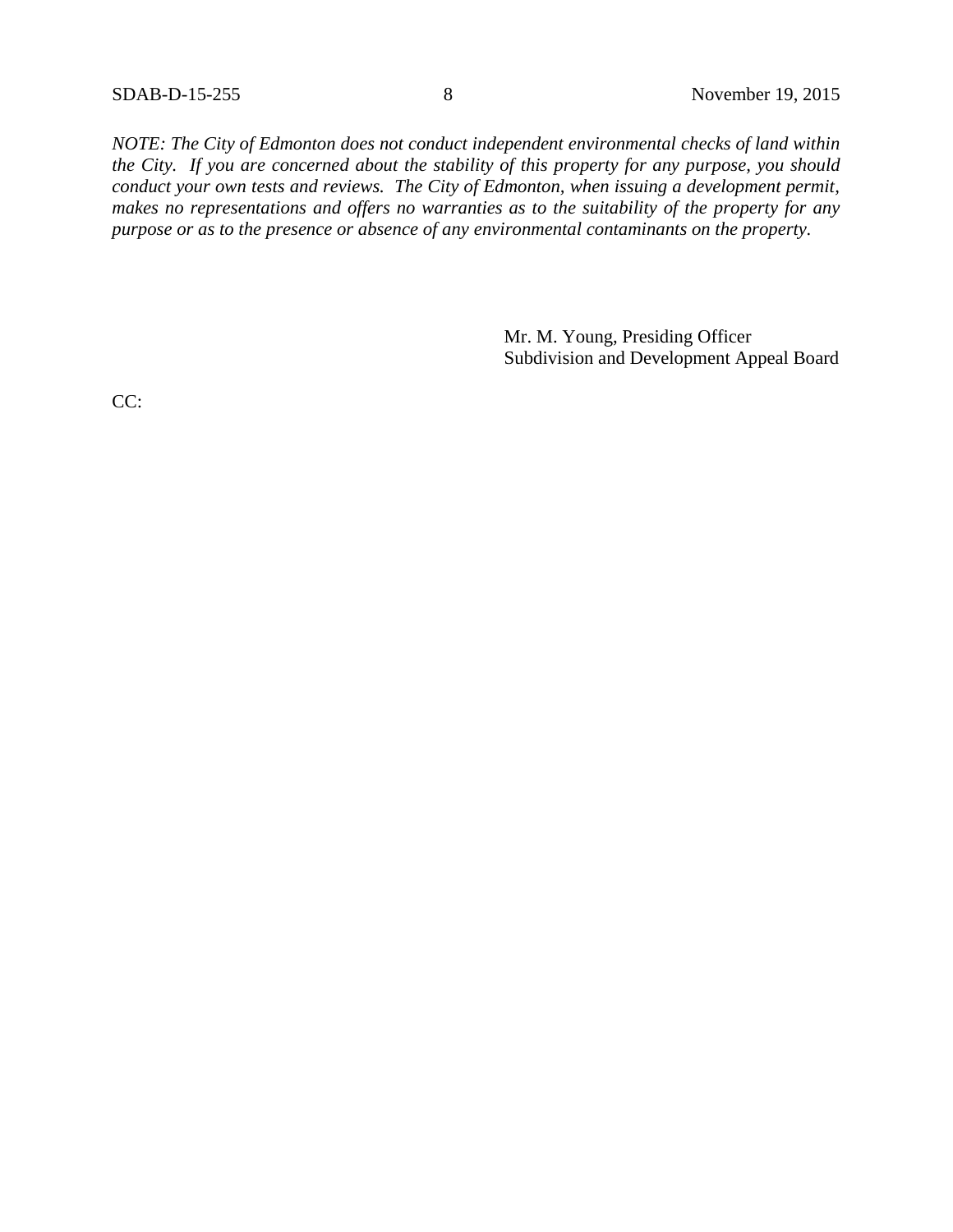# *Edmonton Subdivision and Development Appeal Board*

Churchill Building 10019 - 103 Avenue NW Edmonton, AB T5J 0G9 Phone: 780-496-6079 Fax: 780-577-3537 Email: sdab@edmonton.ca<br>Web: www.edmontonsdab www.edmontonsdab.ca

Date: November 19, 2015 Project Number: 176585012-001 File Number: SDAB-D-15-256

# **Notice of Decision**

This appeal dated October 7, 2015, from the decision of the Development Authority for permission to:

Add an Automotive and Minor Recreation Vehicle Sales/Rentals use to an existing General Retail Store (U-Haul van rental - Maximum 3 cargo vans)

on Plan B4 Blk 14 Lot 169, located at 11429 - 107 Avenue NW, was heard by the Subdivision and Development Appeal Board on November 4, 2015.

## **Summary of Hearing:**

At the outset of the appeal hearing, the Presiding Officer confirmed with the parties in attendance that there was no opposition to the composition of the panel.

The appeal was filed on time, in accordance with Section 686 of the *Municipal Government Act*, RSA 2000, c M-26.

The subject Site is zoned CB1 Low Intensity Business Zone.

The development permit was refused because the proposed Use is contrary to the objectives of the Central McDougall / Queen Mary Area Redevelopment Plan. It is the opinion of the Development Authority that the proposed development will have a negative impact on the adjacent and surrounding residential uses.

Prior to the hearing the following information was provided to the Board, copies of which are on file:

- A copy of a petition in support of the development, submitted by the Appellant;
- A written submission received from Sustainable Development on October 28, 2015;
- A copy of the Canada Post delivery confirmation of the Development Authority's decision;
- A copy of a Google Streetview Observation;
- $\bullet$  A copy of the on-line responses, 2 in opposition of the development;
- A copy of the scanned Development Permit and Plans;
- A copy of Site visit photographs, dated September 9, 2015; and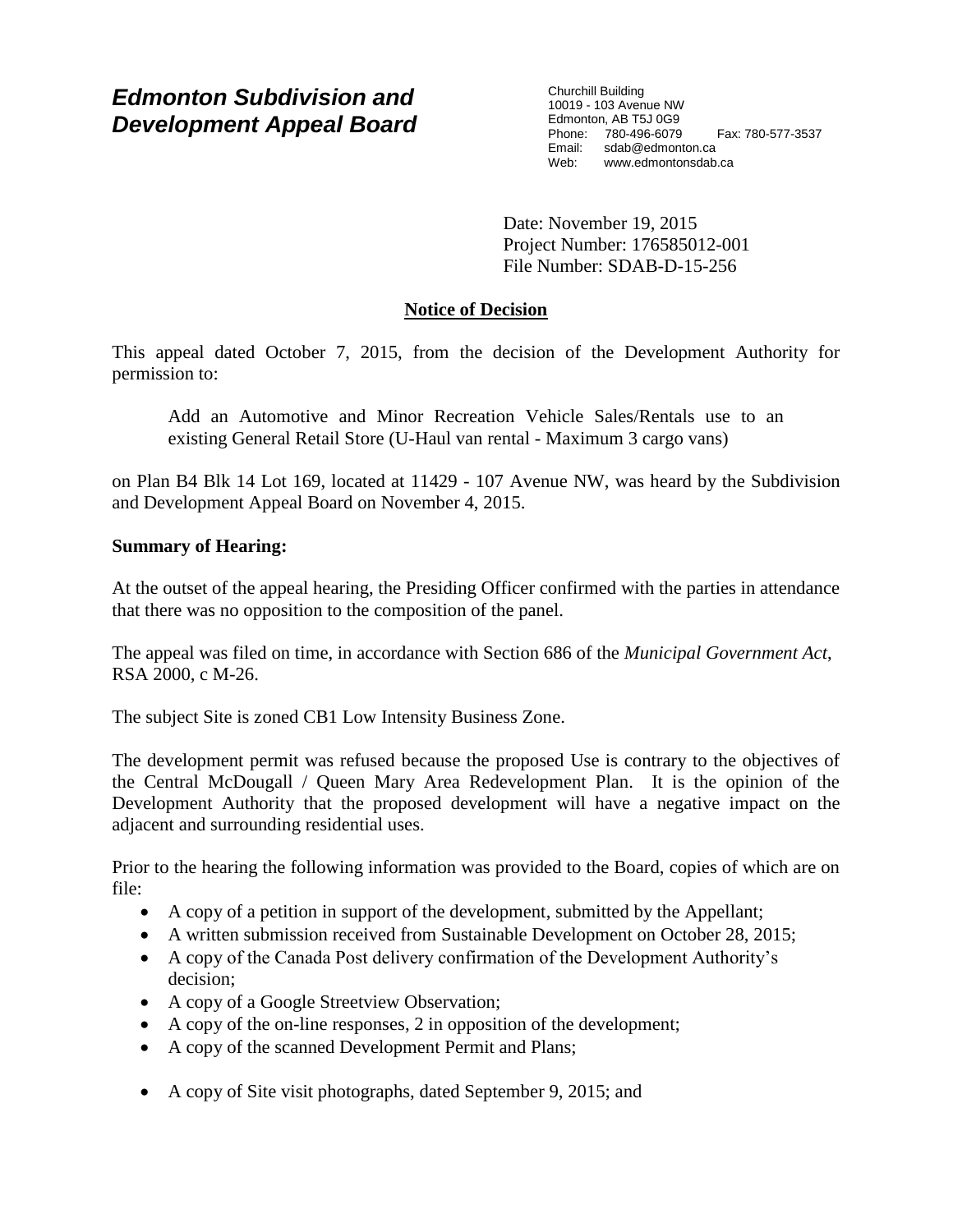A copy of a letter of opposition.

The Board heard from Mr. Ghirmu, representing the Appellant, 7 Heaven Food Store Ltd., who made the following points:

- 1. He was asked by the U-Haul dealer to operate the U-Haul business from his property.
- 2. He was not aware that he needed a development permit to operate the U-Haul business.
- 3. There are three U-Haul vans parked on his property. The half-ton truck shown in the photos is no longer being used by the business.
- 4. In his opinion, the U-Haul vans do not negatively impact the neighbourhood.
- 5. The customer reviews posted on the web page were posted before he applied for a development permit.
- 6. The photographs shown in the Development Officer's report were taken before he applied for the development permit.
- 7. He stated that the large trucks shown in the photographs are no longer being used.
- 8. There are 15 parking spaces on his property and three are specifically assigned for the U-Haul vans.
- 9. The trucks are always clean and empty when they enter or leave the property.

In response to questions by the Board, Mr. Ghirmu provided the following information:

- 1. In his opinion, the U-Haul business meets the purpose of the Central McDougall/Queen Mary Park Area Redevelopment Plan.
- 2. The business on the second floor of his store is a McMan Youth Family and Community Services Association school.
- 3. There are three parking spaces for McMan that are used from 8:00 a.m. to 2:00 p.m.
- 4. The U-Haul business and McMan share the parking lot but there are three parking spaces assigned for the U-Haul vans.
- 5. The garbage collected from the business is taken to the Westmount transfer station. He does not use garbage bins on the neighbouring property.
- 6. He clarified that the street view photograph was taken before he applied for the development permit. The other photographs were taken on September 9, 2015 and show one truck and three vans on his lot.
- 7. He owns three of the vans; the truck parked in the U-haul parking space does not belong to him.
- 8. In his opinion, parking the vans on the subject Site will not negatively impact the community.
- 9. With regard to how the vans in the CB1 Zone will impact the surrounding residential properties, he stated that the vans are small, not very heavy, and will not impact visibility.
- 10. He confirmed that the only developments in the CB1 Zone are his store and the McMan Youth and Family and Community Services Association school on the second floor.
- 11. With regard to the Development Officer's finding that the vans are an outdoor display area, he stated that there are no flashing signs on the vans and, in his opinion, the vans should not be considered displays or signs.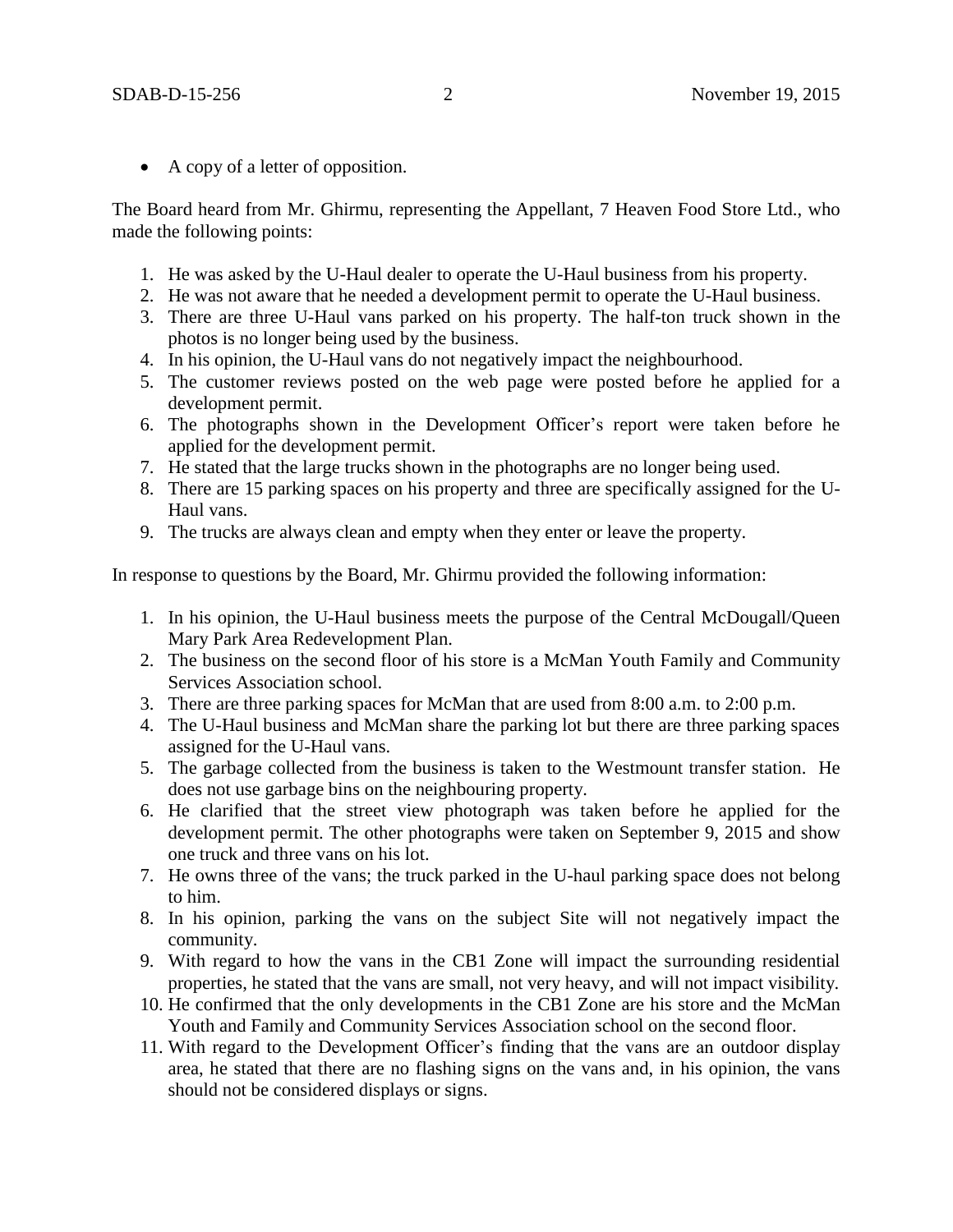12. With regard to how the U-Haul vans will enhance the Mainstreet Commercial Precinct to promote pedestrian/street-oriented development, he stated that the vans have their own parking spaces and will not negatively affect the neighbourhood.

The Board then heard from Ms. Buccino, representing the City of Edmonton's Sustainable Development Department, who made the following points:

- 1. She confirmed that the customer reviews from the website were posted after the development permit application was made and are related to trucks being dropped off.
- 2. The photographs were taken by her on a site visit after the development permit application was made.
- 3. The first reason for refusal as stated in the Development Permit Decision is always implemented when there is a change in Use.
- 4. The building was constructed in 1974 prior to the existing Bylaw.
- 5. The parking calculations used were based on the approved Uses for the subject Site and do not include the change of Use on the second floor from Professional Services to a Private School.
- 6. There is sufficient parking on the subject Site for the approved Uses and the proposed Use.

In response to questions by the Board, Ms. Buccino provided the following information:

- 1. The requirement for garbage waste collection in the Setback was not included in her initial review but was included as a recommendation for the new development permit application.
- 2. The U-Haul business is not supportive of the Mainstreet Commercial Precinct to promote pedestrian/street-oriented development.
- 3. The proposed development increases the intensity of vehicles in the area and the Use is not appropriate for this area.
- 4. The change in Use will not trigger the Use requirement for parking and will be considered a non-conforming Use.
- 5. A truck rental business does not meet the objective of other automotive related businesses in the area prior to the Mainstreet Commercial Precinct to promote pedestrian/streetoriented development.
- 6. The complaints received were regarding large trucks parking on the street all night in a residential area.
- 7. In her opinion, the Appellant cannot guarantee that the trucks will not be parked in the parking lot or on the street.
- 8. Her interpretation of outdoor display area includes signs on a Site, as well as the wording on the side of a vehicle.

The Board then heard from Ms. Field, speaking on behalf of 1327561 Alberta Ltd., who made the following points:

1. She is the property manager for the residential building adjacent to the subject Site.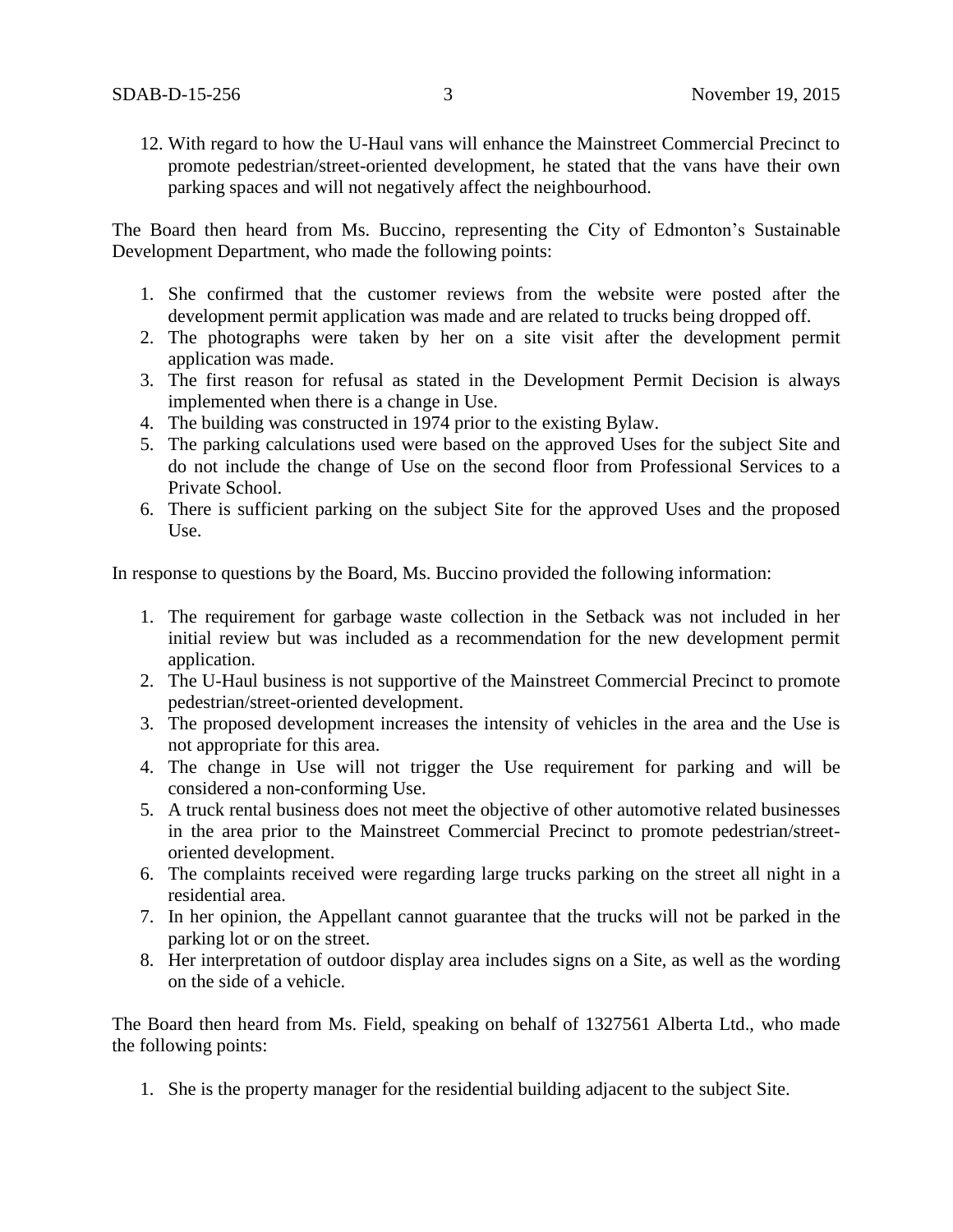- 2. For the past two years, she has seen large U-Haul trucks and vans parked on 114 Street and 115 Street and across 107 Avenue.
- 3. The garbage bins for the residential building are used by the Appellant's business as their name can be found on items in the garbage bin.
- 4. The U-Haul vans have damaged the residential vehicles in the parking lot of her building.
- 5. Tenants in the residential building have placed cones on their parking spaces to prevent customers of the businesses from parking there.
- 6. She is in support of the Mainstreet Commercial Precinct that promotes pedestrian/streetoriented development.
- 7. In her opinion, the U-Haul business does not fit this objective.

In rebuttal, Mr. Ghirmu made the following points:

- 1. He agrees that trucks were parked on the street but do not park there anymore.
- 2. There is room to park three vans on his property.
- 3. In his opinion, signage is not an issue as the advertising on his vans are like other vehicles that may be parked in the parking lot.

## **Decision:**

The appeal is DENIED and the decision of the Development Authority is CONFIRMED. The development is REFUSED.

## **Reasons for Decision:**

The Board finds the following:

- 1. The proposed development is a Discretionary Use in the CB1 Low Intensity Business Zone.
- 2. The Central McDougall/Queen Mary Park Area Redevelopment Plan refers to Precinct A: Mainstreet Commercial, which the proposed development falls within. The objective of this Precinct is to enhance and improve existing commercial precincts on 107 Avenue, 101 Street, 109 Street, and 116 Street (northbound), and guide the growth of these areas as pedestrian-oriented mainstreet commercial precincts.
- 3. The Board is of the opinion that the proposed development, which will involve trucks and vans going to and from the premises, will not promote the pedestrian-oriented development envisioned by the ARP.
- 4. Further, the Board is of the opinion that the proposed Use is not compatible with the existing Use of a General Retail Store in a Zone as small as this Zone, which has only one building.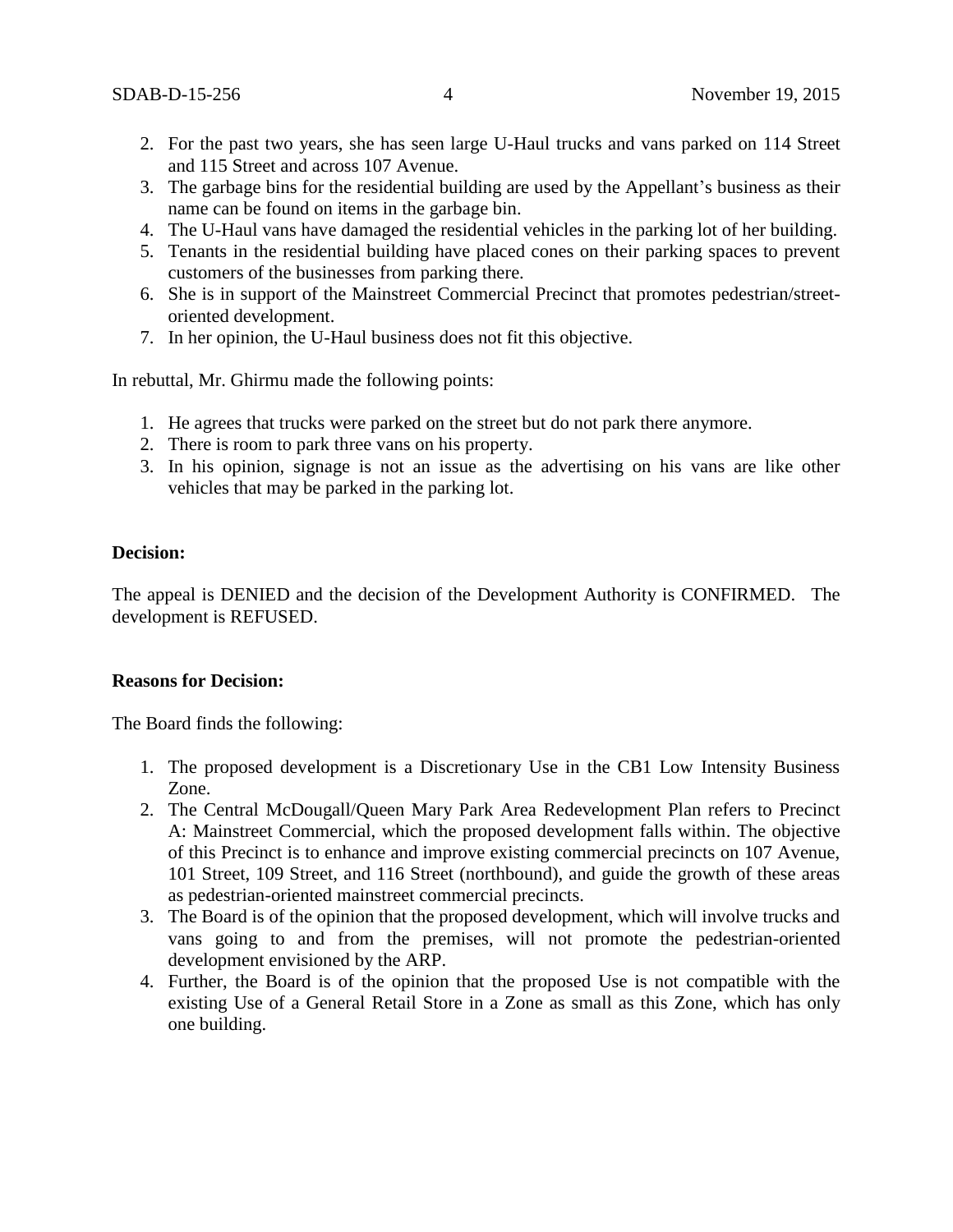- 5. The Board accepts the submission of the Development Authority that there have been several complaints from neighbouring property owners regarding large U-Haul trucks parking on the street for extended periods of time near the proposed development.
- 6. The Board does not accept the submission of the Appellant that the parking issues will not continue if the proposed development is approved and is of the opinion that the proposed development will have a negative impact on the neighbourhood.
- 7. The Board acknowledges the petition submitted by the Appellant with signatures in support of the proposed development. However, the Appellant did not provide any evidence that these individuals live within the notification area or how they would be impacted by the proposed development. As a result, the Board is unable to place much weight on the petition.
- 8. Based on the above, it is the opinion of the Board that it should exercise its discretion and refuse to allow this development.

#### **Important Information for Applicant/Appellant**

- 1. This is not a Building Permit. A Building Permit must be obtained separately from the Sustainable Development Department, located on the  $5<sup>th</sup>$  Floor, 10250 – 101 Street, Edmonton.
- 2. This decision may be appealed to the Alberta Court of Appeal on a question of law or jurisdiction under Section 688 of the *Municipal Government Act*, RSA 2000, c M-26. If the Subdivision and Development Appeal Board is served with notice of an application for leave to appeal its decision, such notice shall operate to suspend the Development Permit.
- 3. When a decision on a Development Permit application has been rendered by the Subdivision and Development Appeal Board, the enforcement of that decision is carried out by the Sustainable Development Department, located on the 5th Floor, 10250 – 101 Street, Edmonton.